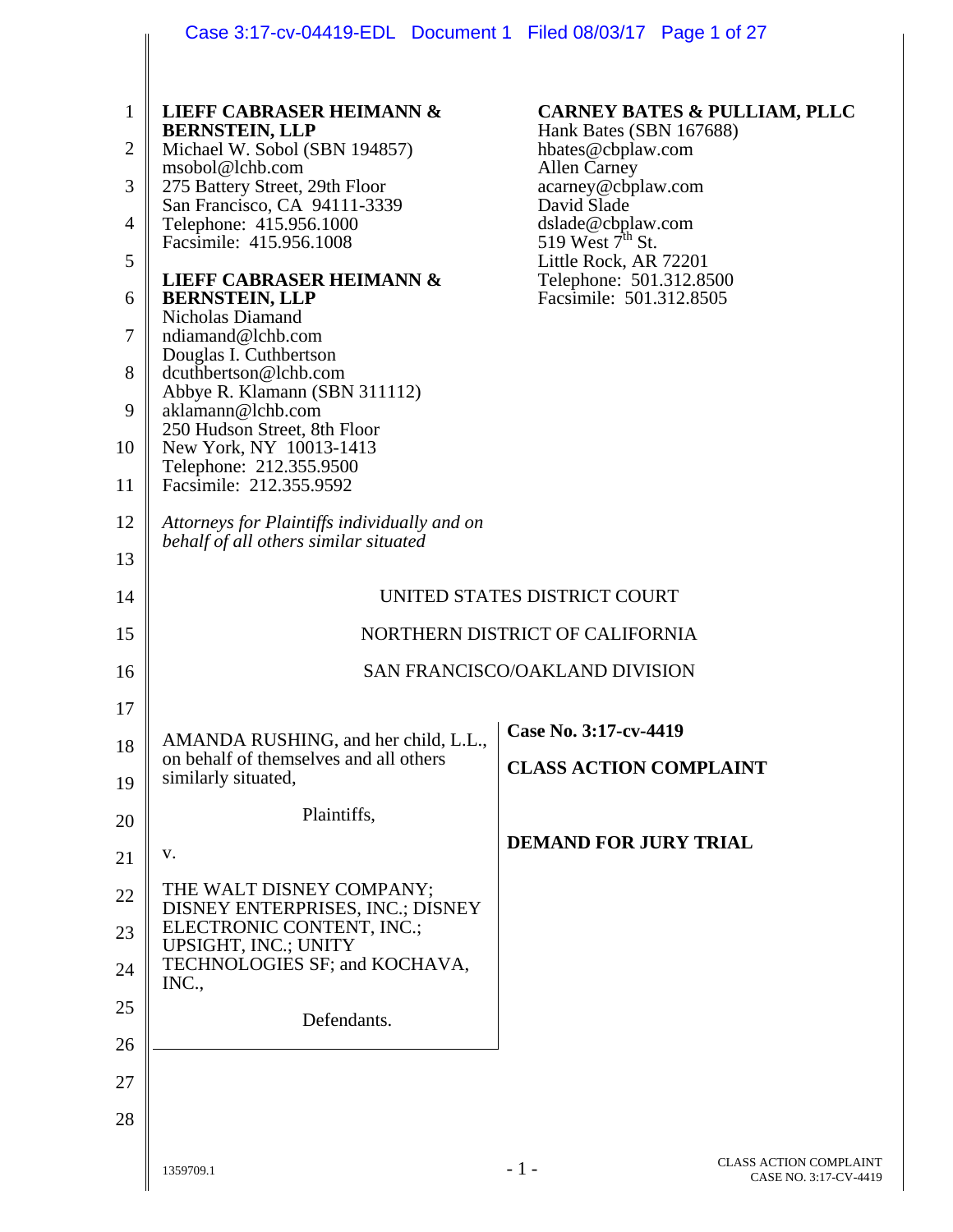| $\mathbf{1}$   |
|----------------|
| $\overline{c}$ |
| 3              |
| $\overline{4}$ |
|                |

8

9

## **I. INTRODUCTION**

2 3 4 5 6 7 1. This is an action brought by and on behalf parents of children<sup>1</sup> who, while playing online games via smart phone apps, have had their personally identifying information exfiltrated by The Walt Disney Company and its partners, for future commercial exploitation, in direct violation of the federal Children's Online Privacy Protection Act (COPPA), 15 U.S.C. §§ 6501– 6506. Plaintiffs bring claims under state laws to obtain an injunction to cease these practices, sequester illegally obtained information, and damages.

**II. PARTIES** 

### **Plaintiffs**

10 11 2. Plaintiffs are a parent and her child who used an online gaming app via websites or online services operated by Defendants.

12 13 14 3. Plaintiff Amanda Rushing, and her child, "L.L," reside in San Francisco, California. Ms. Rushing brings this action on behalf of herself, L.L., and all others similarly situated. L.L. was under the age of 13 while using the gaming app Disney Princess Palace Pets.

15

16

#### **Defendants The Walt Disney Company, Disney Enterprises, Inc., and Disney Electronic Content, Inc. (together, "Disney")**

17 18 19 20 21 22 23 24 25 4. Defendant The Walt Disney Company is a diversified worldwide entertainment company that (i) runs major media networks; (ii) operates parks and resorts; (iii) produces live and animated films; and (iv) licenses, develops, and publishes consumer products and interactive media, including games for children on mobile platforms through Disney's "Consumer Products & Interactive Media" segment. This segment generates revenue primarily from – among other things – the sale of online games, in-game purchases, and advertising through online video content. Disney developed and marketed the online gaming app used by Plaintiffs, and apps used by millions of people in the United States. It is headquartered at 500 South Buena Vista Street, Burbank, CA 91521.

- 26
- 

 $\overline{a}$ 

<sup>27</sup>  28 <sup>1</sup> All references to "children" contained herein refer to persons under the age of 13 pursuant to COPPA's definition of children. *See* 16 C.F.R. § 312.2.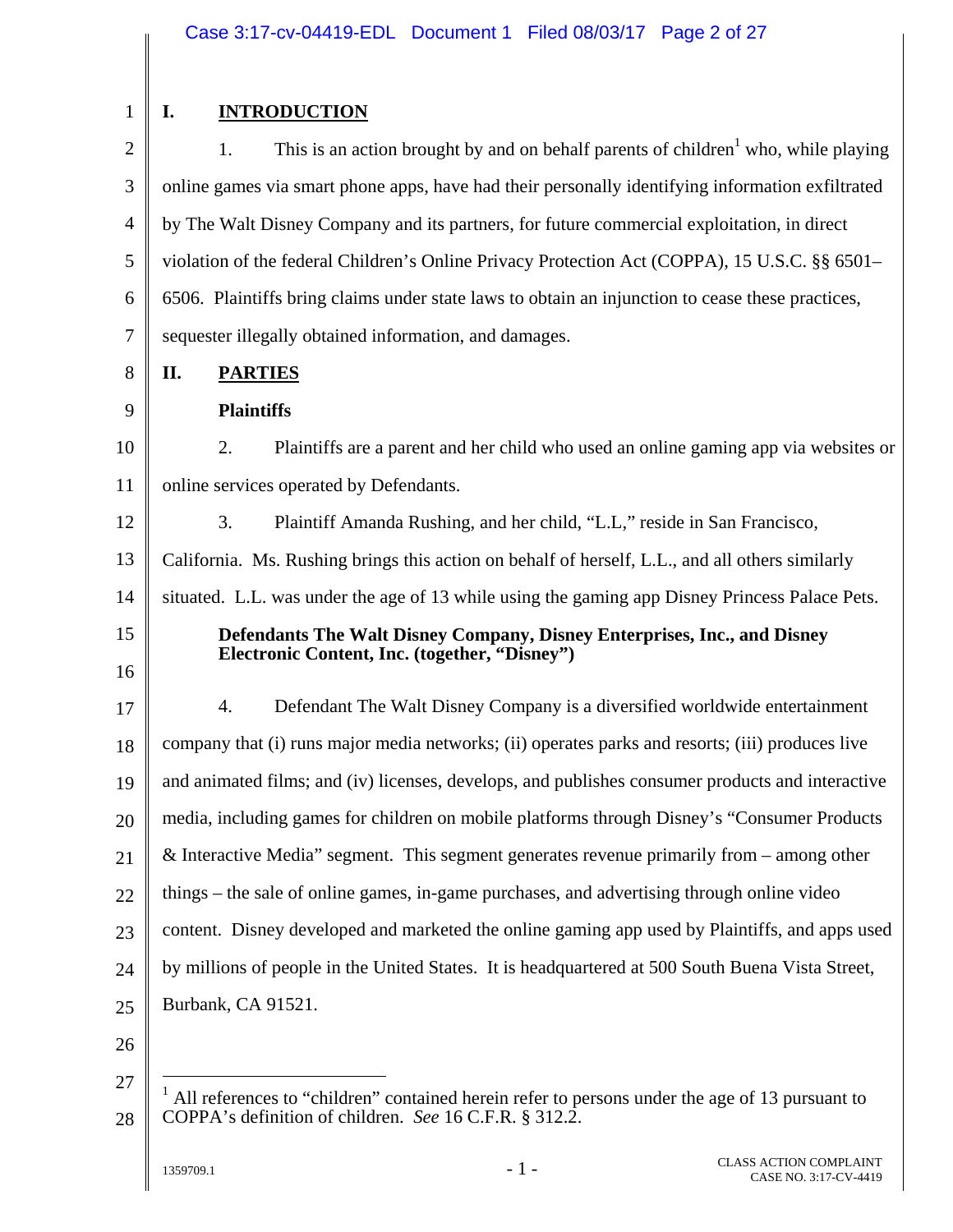1 2 3 4 5 5. Defendant Disney Enterprises, Inc. is a wholly-owned subsidiary of The Walt Disney Company that functions as the merchandising and licensing division of The Walt Disney Company, and is the registered owner of Disney-branded trademarks, copyrights and other intellectual property assets. It is headquartered at 500 South Buena Vista Street, Burbank, CA 91521.

6 7 8 6. Defendant Disney Electronic Content, Inc. is identified as the "Seller" in the Apple App Store and the "Developer" in the Google Play Store, for many of Disney's Apps. It is headquartered at 500 South Buena Vista Street, Burbank, CA 91521.

9

## **The SDK Defendants**

10 11 12 13 14 15 7. The "SDK Defendants" – identified in paragraphs 8 through 10 below – are entities which provided their own proprietary computer code to Disney, known as software development kits ("SDK"), for installation and use in Disney's gaming apps, including Disney Princess Palace Pets. Each of the SDK Defendants named herein embedded their respective SDKs in Disney's gaming apps, causing the transmittal of app users' personally identifying information to the SDK Defendants to facilitate subsequent behavioral advertising.

16 17 8. SDK Defendant Upsight, Inc. ("Upsight") is an American technology company headquartered at 501 Folsom St., San Francisco, CA 94105.

18 19 9. SDK Defendant Unity Technologies SF ("Unity") is an American technology headquartered at 30 3rd Street, San Francisco, CA 94103

20 21 10. SDK Defendant Kochava, Inc. ("Kochava") is an American technology company headquartered at 201 Church Street, Sandpoint, ID 83864.

22

## **III. JURISDICTION AND VENUE**

23 24 25 26 11. This Court has subject matter jurisdiction over this action pursuant to 28 U.S.C. §§ 1332 and 1367 because this is a class action in which the matter or controversy exceeds the sum of \$5,000,000, exclusive of interest and costs, and in which some members of the proposed Classes are citizens of a state different from some defendants.

27

28

12. This Court has personal jurisdiction over Defendants because they transact business in the United States, including in this District, have substantial aggregate contacts with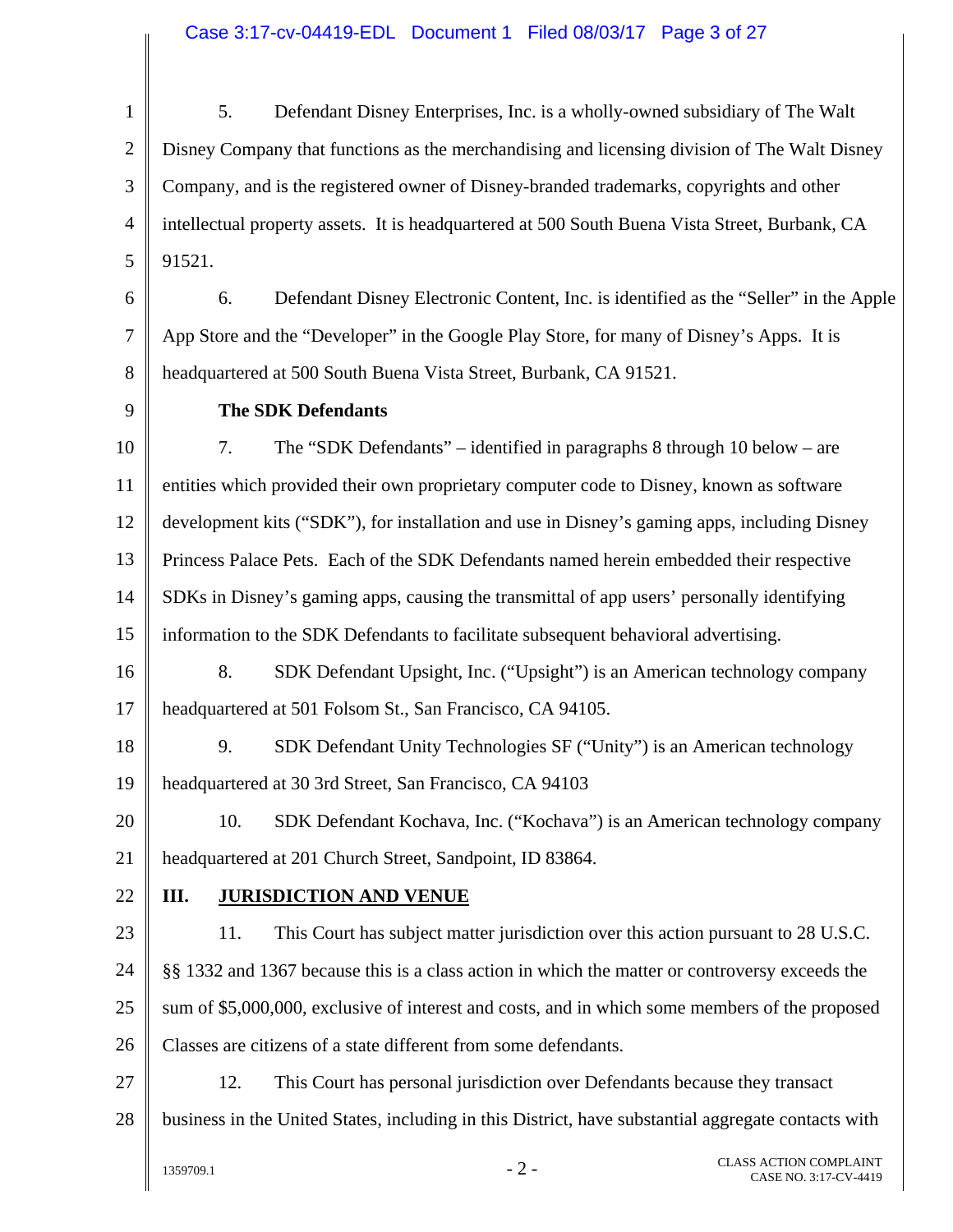## Case 3:17-cv-04419-EDL Document 1 Filed 08/03/17 Page 4 of 27

| $\mathbf{1}$   | the United States, including in this District, engaged and are engaging in conduct that has and had |
|----------------|-----------------------------------------------------------------------------------------------------|
| $\overline{2}$ | a direct, substantial, reasonably foreseeable, and intended effect of causing injury to persons     |
| 3              | throughout the United States, and purposely availed themselves of the laws of the United States.    |
| 4              | 13.<br>In accordance with 28 U.S.C. § 1391, venue is proper in this district because a              |
| 5              | substantial part of the conduct giving rise to Plaintiffs' claims occurred in this District,        |
| 6              | Defendants transact business in this District, and because multiple Defendants reside in this       |
| 7              | District.                                                                                           |
| 8              | <b>INTRADISTRICT ASSIGNMENT</b><br>IV.                                                              |
| 9              | 14.<br>Pursuant to Civil L.R. 3-2(c), assignment to this Division is proper because a               |
| 10             | substantial part of the conduct which give rise to Plaintiffs' claims occurred in this District.    |
| 11             | Defendants market their products throughout the United States, including in San Francisco and       |
| 12             | Alameda counties. In addition, two of the three SDK Defendants are headquartered in San             |
| 13             | Francisco.                                                                                          |
| 14             | <b>ALLEGATIONS APPLICABLE TO ALL COUNTS</b><br>V.                                                   |
| 15             | The Programming of Mobile Online Gaming Apps Enables the Collection of<br>A.                        |
| 16             | <b>Personal Data.</b>                                                                               |
| 17             | 15.<br>The number of Americans using and relying on mobile devices connected to the                 |
| 18             | internet ("smart" phones, tablets, and other devices) had increased to 77% of Americans by          |
| 19             | November 2016. Consumers increasingly use smart devices to play their favorite online games,        |
| 20             | or "apps." Many apps are aimed at children, who increasingly use smart devices to play their        |
| 21             | favorite games.                                                                                     |
| 22             | Most consumers, including parents of children consumers, do not know that apps<br>16.               |
| 23             | created for children are engineered to surreptitiously and unlawfully collect the child-users'      |
| 24             | personal information, and then exfiltrate that information off the smart device for advertising and |
| 25             | other commercial purposes.                                                                          |
| 26             | 17.<br>App developers contract with third-parties for the right to embed third-party                |
| 27             | computer code into the developers' apps, for various purposes. For example, a developer may         |
| 28             | incorporate Google's "In-App Billing SDK," so that app users may make purchases and payments        |
|                | <b>CLASS ACTION COMPLAINT</b><br>$-3-$<br>1359709.1<br>CASE NO. 3:17-CV-4419                        |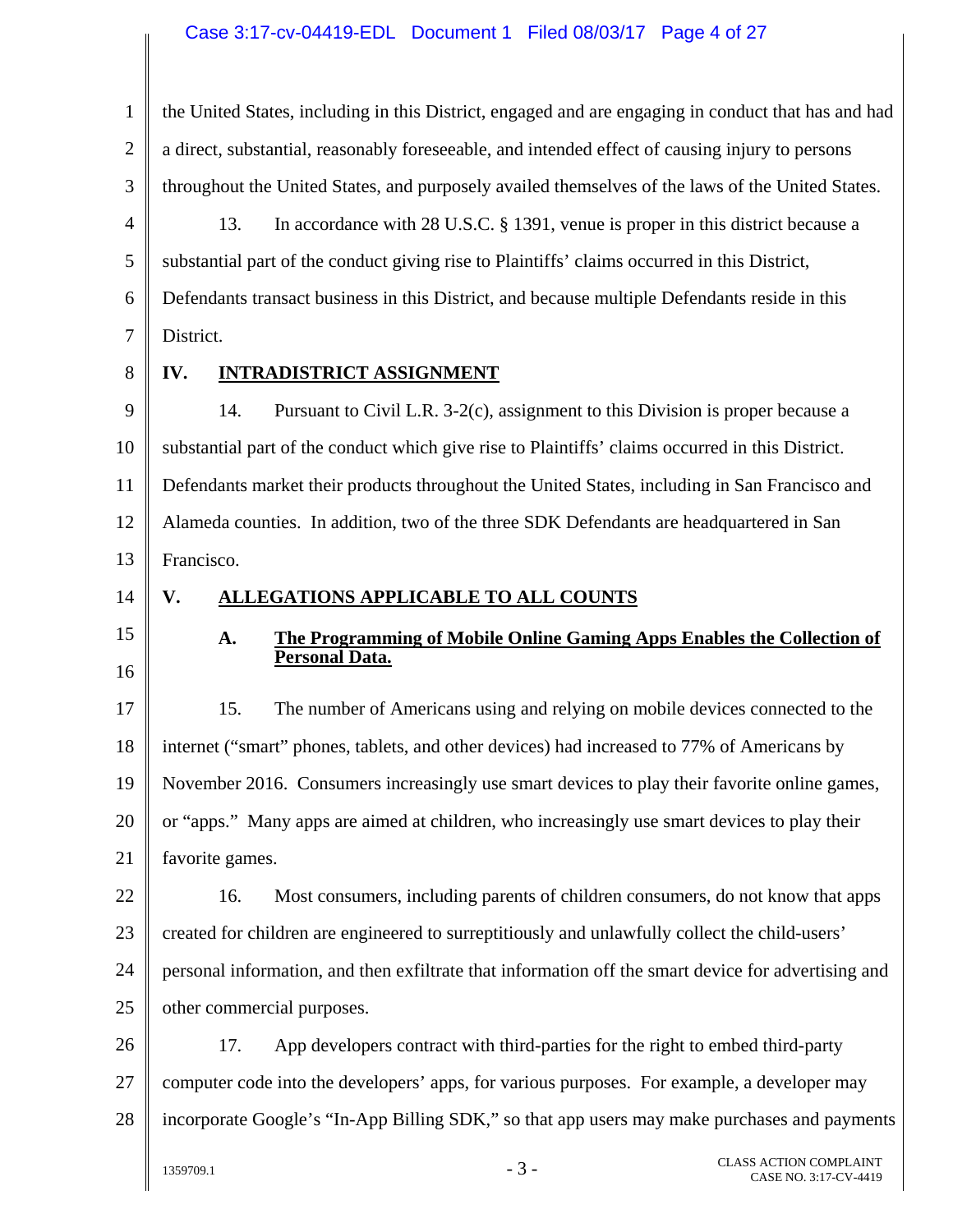#### Case 3:17-cv-04419-EDL Document 1 Filed 08/03/17 Page 5 of 27

1 2 3 directly to the developer. In this way, app developers are like vehicle manufacturers, which also incorporate third-party components, such as airbags or brake pads, into their vehicles, rather than developing their own component parts from scratch.

4 5 6 7 8 9 10 18. Advertising-specific SDKs are blocks of computer code which operate to secretly collect an app user's personal information and track online behavior to facilitate behavioral advertising or marketing analysis. In the case of an advertising SDK, the creator of the SDK will embed its SDK code into the underlying code of the app itself, collect personal information to serve behavioral advertisements, and then pay the app developer based on the number of ads shown. This practice is a substantial source of many app developers' revenue, enabling app developers to allow users to download the apps without charging a purchase price.<sup>2</sup>

11 12 13 14 15 16 17 18 19 20 21 22 23 19. App developers and their SDK-providing partners can track children's behavior while they play online games with their mobile devices by obtaining critical pieces of data from the mobile devices, including "persistent identifiers," typically a unique number linked to a specific mobile device (*e.g.*, an individual's smart phone may be identified as "45 125792 45513 7"). SDK providers, such as the SDK Defendants, use their advertising SDKs, embedded into an app in conjunction with an app developer, such as Disney, to capture and collect persistent identifiers associated with a particular child user from her mobile device. These persistent identifiers allow SDK providers to detect a child's activity across multiple apps and platforms on the internet, and across different devices, effectively providing a full chronology of the child's actions across devices and apps. This information is then sold to various third-parties who sell targeted online advertising. 20. Key digital privacy and consumer groups described why and how a persistent identifier alone facilitates behavioral advertising:

24

With the increasing use of new tracking and targeting techniques,

<sup>25</sup>  26 27  $\overline{a}$ <sup>2</sup> "Only 33% of US Mobile Users Will Pay for Apps This Year," eMarketer (Feb. 5, 2015), *available at* https://www.emarketer.com/Article/Only-33-of-US-Mobile-Users-Will-Pay-Apps-This-Year/1011965 (last visited August 3, 2017) ("Put a dollar sign in front of an app, and the number of people who are willing to download and install it drops dramatically. According to a new forecast from eMarketer, 80.1 million US consumers will pay for mobile apps at least once

<sup>28</sup>  this year, representing only 33.3% of all mobile users.").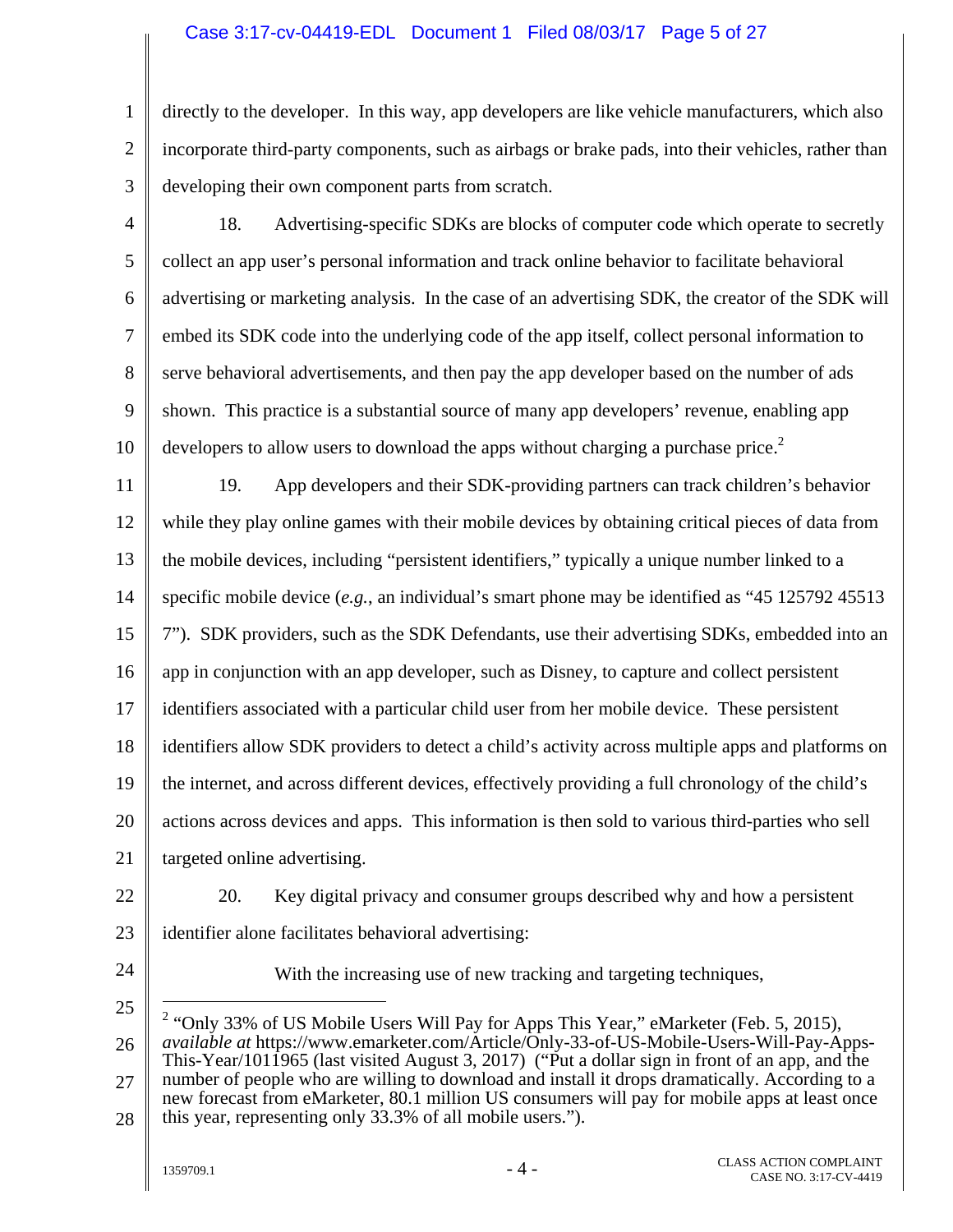|                                                                                         | Case 3:17-cv-04419-EDL Document 1 Filed 08/03/17 Page 6 of 27                                                                                                                                                                                                                                                                                                                                                                                                                                                                                                                                                                                                                                                                                                                                                                                                                                                                                                                                                                                                                                                                                                                                                                                                                                                                                                                                                                                                            |
|-----------------------------------------------------------------------------------------|--------------------------------------------------------------------------------------------------------------------------------------------------------------------------------------------------------------------------------------------------------------------------------------------------------------------------------------------------------------------------------------------------------------------------------------------------------------------------------------------------------------------------------------------------------------------------------------------------------------------------------------------------------------------------------------------------------------------------------------------------------------------------------------------------------------------------------------------------------------------------------------------------------------------------------------------------------------------------------------------------------------------------------------------------------------------------------------------------------------------------------------------------------------------------------------------------------------------------------------------------------------------------------------------------------------------------------------------------------------------------------------------------------------------------------------------------------------------------|
| 1<br>$\overline{2}$<br>3<br>$\overline{4}$                                              | any meaningful distinctions between personal and so-called non-<br>personal information have disappeared. This is particularly the case<br>with the proliferation of personal digital devices such as smart<br>phones and Internet-enabled game consoles, which are increasingly<br>associated with individual users, rather than families. This means<br>that marketers do not need to know the name, address, or email of a<br>user in order to identify, target and contact that particular user.                                                                                                                                                                                                                                                                                                                                                                                                                                                                                                                                                                                                                                                                                                                                                                                                                                                                                                                                                                     |
| 5<br>6<br>7<br>8<br>9<br>10<br>11<br>12<br>13<br>14<br>15<br>16<br>17<br>18<br>19<br>20 | See Comments of The Center for Digital Democracy, et al., FTC, In the Matter of Children's<br>Online Privacy Protection Rule at 13-14 (Dec. 23, 2011).<br>21.<br>In other words, the ability to serve behavioral advertisements to a specific user no<br>longer turns upon obtaining the kinds of data with which most consumers are familiar (email<br>addresses, etc.), but instead on the surreptitious collection of persistent identifiers, which are used<br>in conjunction with other data points to build robust online profiles. Permitting technology<br>companies to obtain persistent identifiers associated with children exposes them to the behavioral<br>advertising (as well as other privacy violations) that COPPA was designed to prevent.<br>22.<br>When children are tracked over time and across the internet, various activities are<br>linked to a unique and persistent identifier to construct a profile of the user of a given smart<br>device. Viewed in isolation, a persistent identifier is merely a string of numbers uniquely<br>identifying a user, but when linked to other data points about the same user, such as app usage,<br>geographic location (including likely domicile), and internet navigation, it discloses a personal<br>profile that can be exploited in a commercial context. The chain of events typically works as<br>follows: an app developer installs an SDK in an app, which collects persistent identifiers, |
| 21<br>22<br>23<br>24<br>25<br>26<br>27                                                  | permitting the SDK entity to sell the child's persistent identifier to an advertising network or<br>third-party data aggregator (who then further resells the data to additional partners). An "Ad<br>Network" will store the persistent identifiers on its servers. Later, other app or SDK developers<br>sell that same child's persistent identifier to the Ad Network, bolstering the Ad Network's profile<br>of the child, increasing the value of the child's data and, relatedly, the ability to serve a more<br>highly-targeted ad to a specific device. Multiple Ad Networks or other third-parties can then buy<br>and sell data, exchanging databases amongst themselves, creating an increasingly sophisticated                                                                                                                                                                                                                                                                                                                                                                                                                                                                                                                                                                                                                                                                                                                                              |
|                                                                                         |                                                                                                                                                                                                                                                                                                                                                                                                                                                                                                                                                                                                                                                                                                                                                                                                                                                                                                                                                                                                                                                                                                                                                                                                                                                                                                                                                                                                                                                                          |

28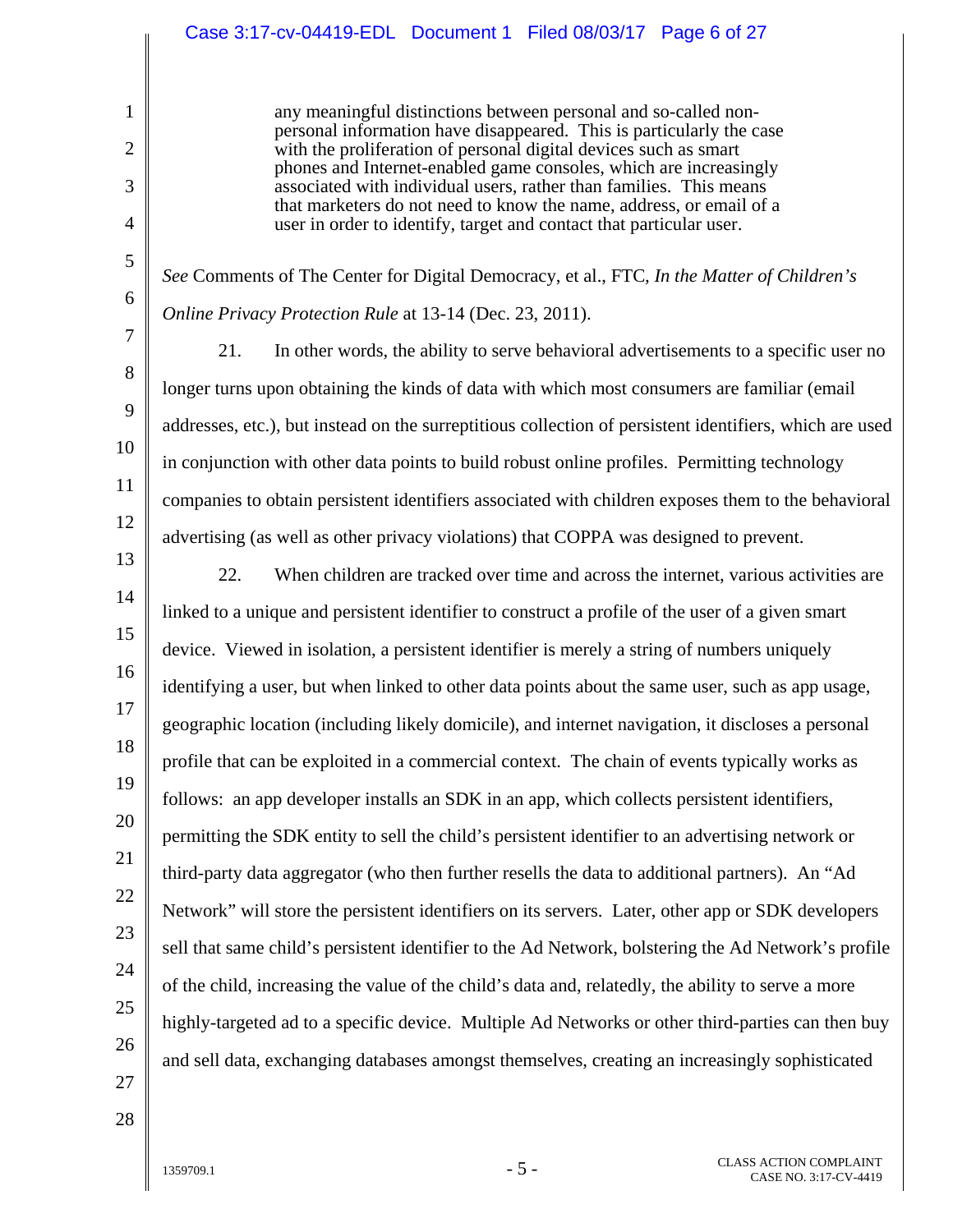#### Case 3:17-cv-04419-EDL Document 1 Filed 08/03/17 Page 7 of 27

1 2 3 4 5 6 7 8 9 10 11 12 13 14 15 16 17 18 19 20 21 22 23 24 25 26 and merchantable profile of how, when, and why a child uses her mobile device, along with all of the demographic and psychographic inferences that can be drawn therefrom. 23. The Ad Networks, informed by the surreptitious collection of data from children, will assist in the sale of advertising placed within the gaming apps and targeted specifically to children. 24. In sum, children's personal information is captured from them, as is information of their online behavior, which is then sold to third-parties who track multiple data points associated with a personal identifier, analyzed with the sophisticated algorithms of Big Data to create a user profile, and then used to serve behavioral advertising to children whose profile fits a set of demographic and behavioral traits. **B. COPPA Outlaws the Collection of Children's Personal Information Without Verifiable Parental Consent.**  25. Children are especially vulnerable to online tracking and the resulting behavioral advertising. As children's cognitive abilities still are developing, they have limited understanding or awareness of sophisticated advertising and therefore are less likely than adults to distinguish between the actual content of online gaming apps and the advertising content that is targeted to them alongside it. Thus, children may engage with advertising content without realizing they are doing so. *See* Comments of The Center for Digital Democracy, et al., FTC*, In the Matter of Children's Online Privacy Protection Rule* at 13-14 (Dec. 23, 2011). 26. Recognizing the vulnerability of children in the internet age, in 1999 Congress enacted COPPA. *See* 15 U.S.C. §§ 6501–6506. COPPA's express goal is to protect children's privacy while they are connected to the internet.<sup>3</sup> Under COPPA, developers of child-focused apps, and any third-parties working with these app developers, cannot lawfully obtain the personal information of children under 13 years of age without first obtaining verifiable consent from their parents.  $\overline{a}$ 

<sup>27</sup>  28 <sup>3</sup> *See* Federal Trade Commission, "New Rule Will Protect Privacy of Children Online," Oct. 20, 1999, *available at* https://www.ftc.gov/news-events/press-releases/1999/10/new-rule-will-protectprivacy-children-online (last visited August 3, 2017).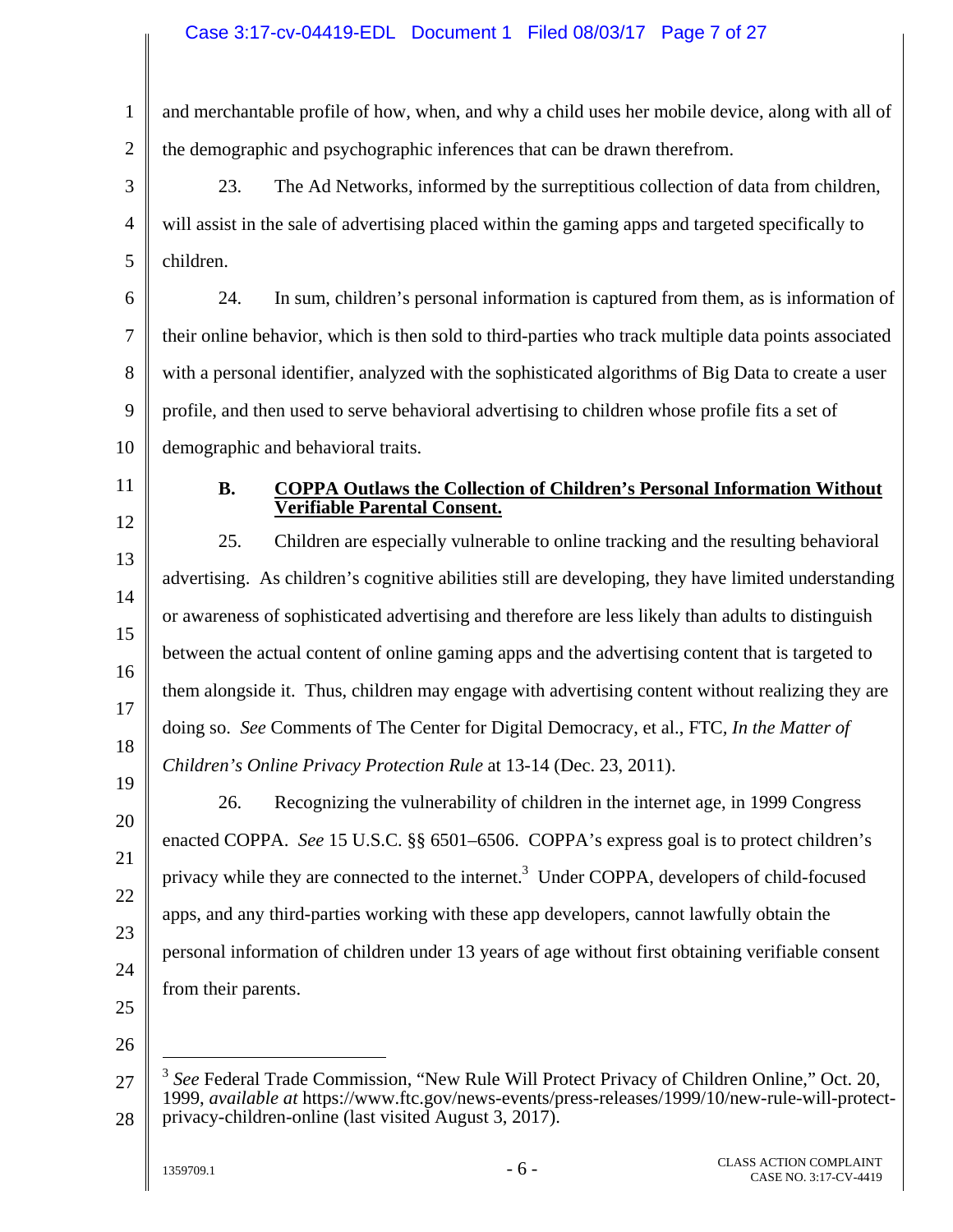| $\mathbf{1}$   | 27.<br>COPPA applies to any operator of a commercial website or online service                                                                                                 |
|----------------|--------------------------------------------------------------------------------------------------------------------------------------------------------------------------------|
| $\overline{2}$ | (including an app) that is directed to children and that: (a) collects, uses, and/or discloses personal                                                                        |
| 3              | information from children, or (b) on whose behalf such information is collected or maintained.                                                                                 |
| $\overline{4}$ | Under COPPA, personal information is "collected or maintained on behalf of an operator when.                                                                                   |
| 5              | [t] he operator benefits by allowing another person to collect personal information directly                                                                                   |
| 6              | from users of "an online service. 16C.F.R. § 312.2. In addition, COPPA applies to any                                                                                          |
| 7              | operator of a commercial website or online service that has actual knowledge that it collects, uses,                                                                           |
| 8              | and/or discloses personal information from children.                                                                                                                           |
| 9              | 28.<br>Under COPPA, "personal information" includes more commonly understood                                                                                                   |
| 10             | information like names, email addresses, and social security numbers, but it also includes                                                                                     |
| 11             | "persistent identifier[s] that can be used to recognize a user over time and across different Web                                                                              |
| 12             | sites or online services." 16 C.F.R. § 312.2. COPPA's broad definition of "personal                                                                                            |
| 13             | information" is as follows:                                                                                                                                                    |
| 14             | "individually identifiable information about an                                                                                                                                |
| 15             | individual collected online," which includes (1) a first and last<br>name; (2) a physical address including street name and name of a                                          |
| 16             | city or town; (3) online contact information (separately defined as<br>"an email address or any other substantially similar identifier that                                    |
| 17             | permits direct contact with a person online"); (4) a screen name or<br>user name; (5) telephone number; (6) social security number; (7) a                                      |
| 18             | media file containing a child's image or voice; (8) geolocation<br>information sufficient to identify street name and name of a city or                                        |
| 19             | town; (9) a "persistent identifier that can be used to recognize a user<br>over time and across different Web sites or online services"                                        |
| 20             | (including but not limited to "a customer number held in a cookie,<br>an Internet Protocol (IP) address, a processor or device serial                                          |
| 21             | number, or unique device identifier"); and (10) any information<br>concerning the child or the child's parents that the operator<br>collects then combines with an identifier. |
| 22             |                                                                                                                                                                                |
| 23             | 29.<br>The FTC regards "persistent identifiers" as "personally identifiable" information                                                                                       |
| 24             | that can be reasonably linked to a particular child. The FTC amended COPPA's definition of                                                                                     |
| 25             | "personal information" to clarify the inclusion of persistent identifiers. See                                                                                                 |
| 26             | https://www.ftc.gov/news-events/blogs/business-blog/2016/04/keeping-online-advertising-                                                                                        |
| 27             | industry (2016 FTC Blog post from Director of the FTC Bureau of Consumer Protection) (last                                                                                     |
| 28             | visited August 3, 2017).                                                                                                                                                       |
|                |                                                                                                                                                                                |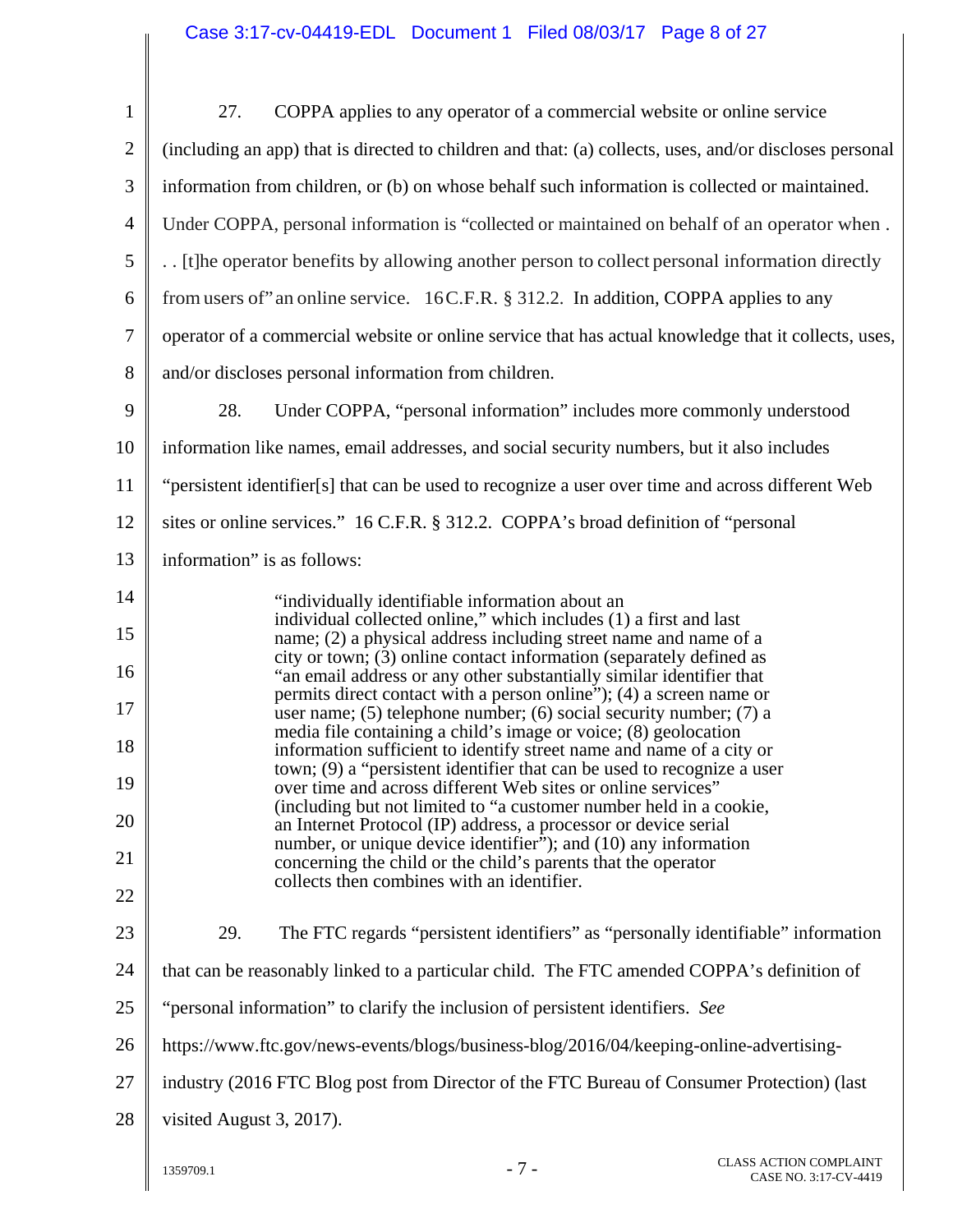1 2 3 4 5 6 7 8 9 10 11 12 13 14 15 16 17 18 19 20 21 22 23 24 25 26 27 28 30. In order to lawfully collect, use, or disclose personal information, COPPA requires that an operator meet specific requirements, including *each* of the following: i. Posting a privacy policy on its website or online service providing clear, understandable, and complete notice of its information practices, including what information the website operator collects from children online, how it uses such information, its disclosure practices for such information, and other specific disclosures as set forth in the Rule; ii. Providing clear, understandable, and complete notice of its information practices, including specific disclosures, directly to parents; and iii. Obtaining verifiable parental consent prior to collecting, using, and/or disclosing personal information from children. 31. Under COPPA, "[o]btaining verifiable consent means making any reasonable effort (taking into consideration available technology) to ensure that before personal information is collected from a child, a parent of the child. . . [r]eceives notice of the operator's personal information collection, use, and disclosure practices; and [a]uthorizes any collection, use, and/or disclosure of the personal information." 16 C.F.R. § 312.2. 32. The FTC recently clarified acceptable methods for obtaining verifiable parental consent, which include: (i) providing a consent form for parents to sign and return; (ii) requiring the use of a credit card/online payment that provides notification of each transaction; (iii) connecting to trained personnel via video conference; (iv) calling a staffed toll-free number; (v) emailing the parent soliciting a response email plus requesting follow-up information from the parent; (vi) asking knowledge-based questions; or (vii) verifying a photo ID from the parent compared to a second photo using facial recognition technology. *See* https://www.ftc.gov/tipsadvice/business-center/guidance/childrens-online-privacy-protection-rule-six-step-compliance (last visited August 3, 2017). **C. Defendants Collect and Use Children's Personal Information Through Their Game Tracking Apps.**  33. Disney developed the mobile online gaming app Disney Princess Palace Pets which they have marketed since 2013.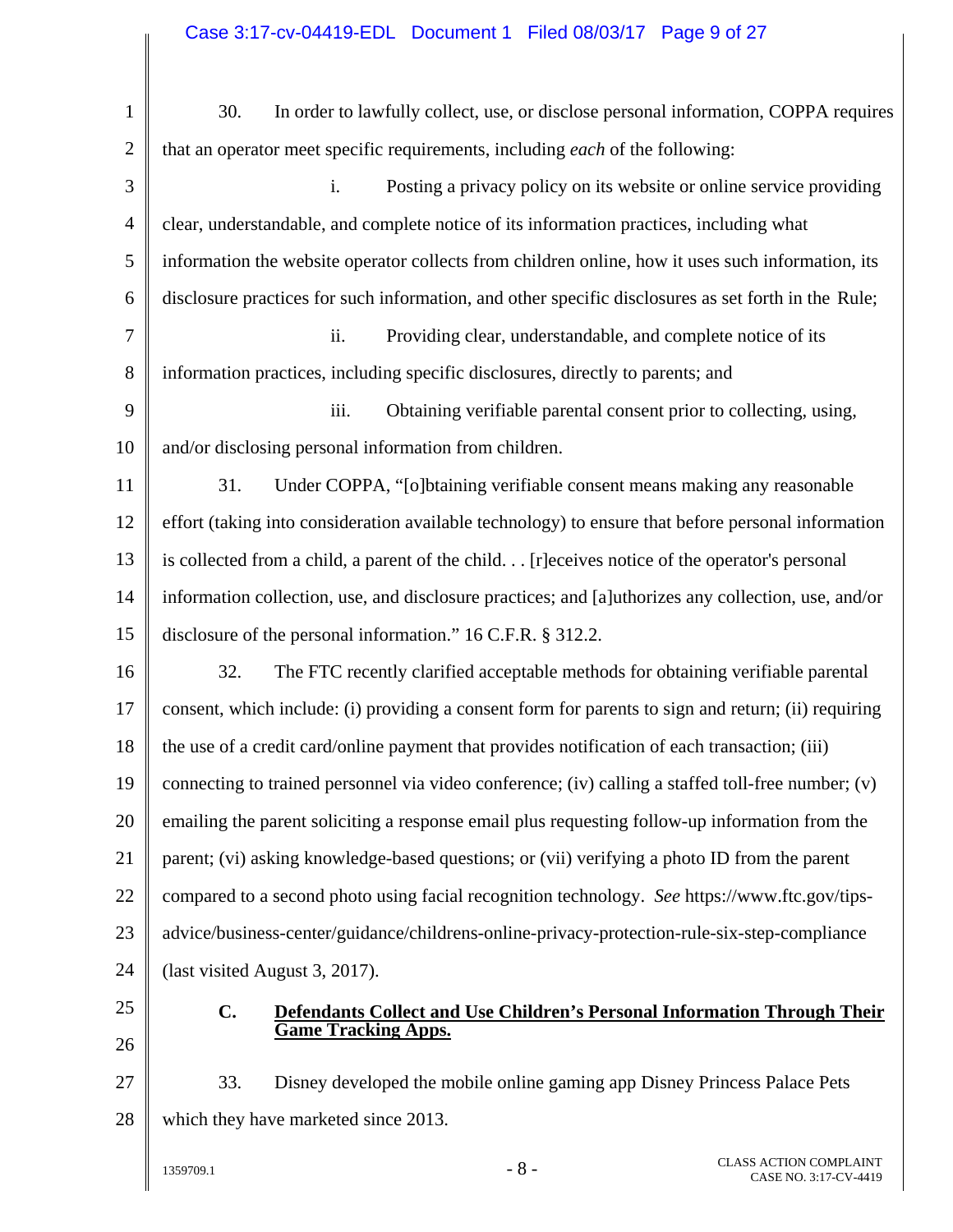1 2 3 4 5 6 7 8 9 34. In 2011, Disney subsidiary Playdom Inc. ("Playdom") paid a \$3 million civil penalty for violating COPPA when it allegedly collected and disclosed personal information from hundreds of thousands of children without obtaining their parents' prior verifiable consent. This settlement is the largest civil penalty for a violation of COPPA. $4$  As part of a consent decree governing the settlement, Playdom, and "all persons in active concert or participation with them," were enjoined from, among other things, not obtaining verifiable parental consent before collecting, using, or disclosing personal information from children from any website or online service directed to children.<sup>5</sup> 35. In 2014, privacy watchdog the Center for Digital Democracy ("CDC") approached

10 11 12 13 14 15 16 the FTC regarding Disney's MarvelKids.com website, which contained a privacy policy in which Disney (i) acknowledged that it collected personal information from children, including persistent identifiers, for reasons not permissible under COPPA and (ii) indicated that Disney permitted third party advertising SDKs, including SDK Defendants Kochava and Unity, to collect and use children's persistent identifiers.<sup>6</sup> The CDC concluded that Disney's MarvelKids.com website was violating COPPA and the same was likely true "on Disney's other child-directed websites." *See id.* at 9.

17 18 19 20 21 22 36. Indeed, in addition to Disney Princess Palace Pets, Disney has developed and marketed other gaming apps which, like Disney Princess Palace Pets, track their users, including: AvengersNet, Beauty and the Beast: Perfect Match, Cars Lightening League, Club Penguin Island, Color by Disney, Disney Color and Play, Disney Crossy Road, Disney Dream Treats, Disney Emoji Blitz, Disney Gif, Disney Jigsaw Puzzle!, Disney LOL, Disney Princess: Story Theater, Disney Store Become, Disney Story Central, Disney's Magic Timer by Oral-B, Disney

- 23
- 24 25  $\overline{a}$ 4 https://www.ftc.gov/news-events/press-releases/2011/05/operators-online-virtual-worlds-pay-3 million-settle-ftc-charges (last visited August 3, 2017).
- 26 <sup>5</sup> *See* https://www.ftc.gov/sites/default/files/documents/cases/2011/05/110512playdomstip.pdf. 6 Letter from Eric G. Null, *et al*, to Donald S. Clark, Federal Trade Commission, *Updating the Request for Investigation of Disney and Marvel's Violation of the Children's Online Privacy*
- 27 28 *Protection Act Rule in Connection with Marvelkids.com*, (Mar. 20, 2014) (available at https://dlbjbjzgnk95t.cloudfront.net/0520000/520581/FTC%20Letter%20FINAL%20SUBMITTE D.pdf (last visited August 3, 2017).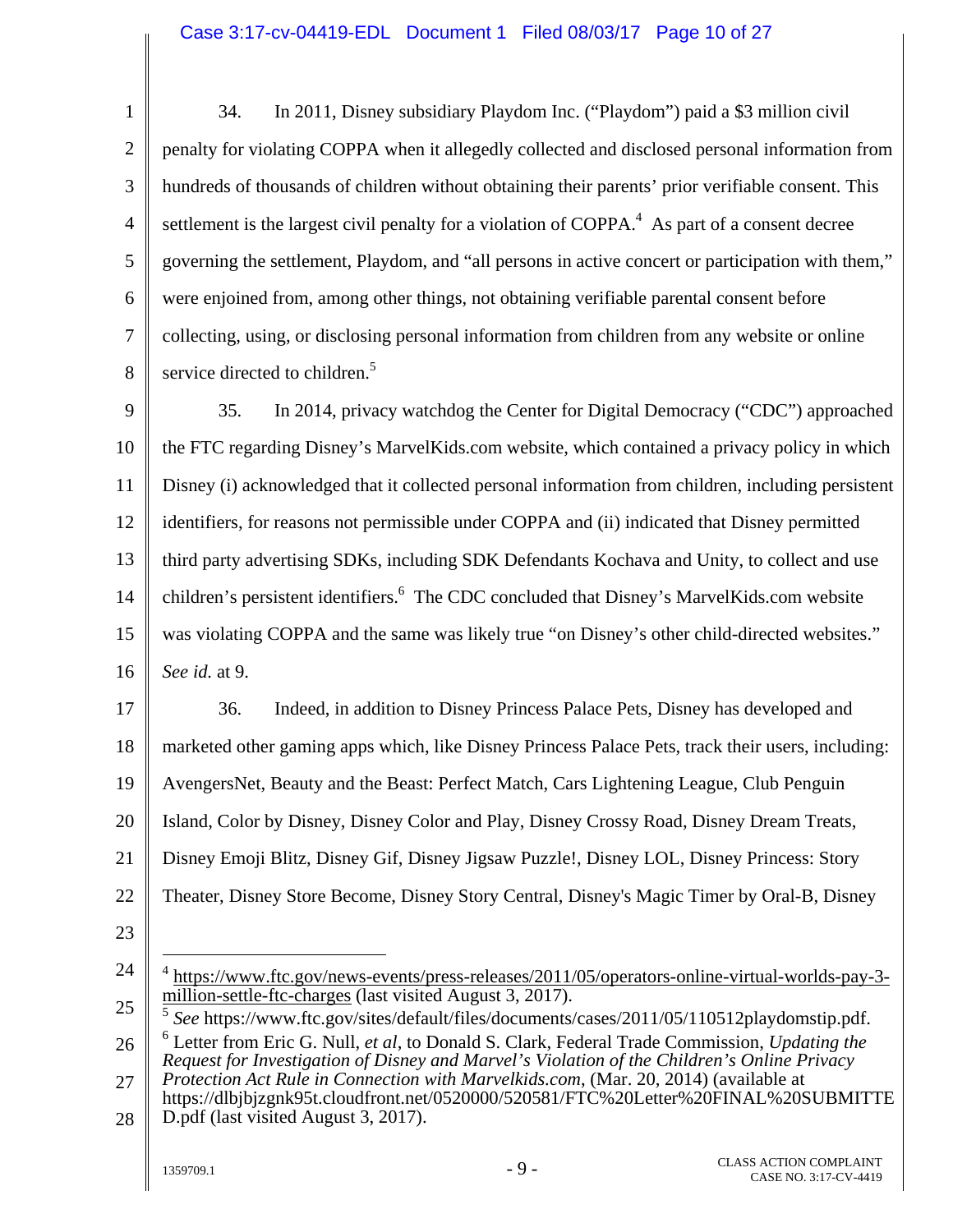#### Case 3:17-cv-04419-EDL Document 1 Filed 08/03/17 Page 11 of 27

1 2 3 4 5 6 7 8 9 10 Princess: Charmed Adventures, Dodo Pop, Disney Build It Frozen, DuckTales: Remastered, Frozen Free Fall, Frozen Free Fall: Icy Shot, Good Dinosaur Storybook Deluxe, Inside Out Thought Bubbles, Maleficent Free Fall, Miles from Tomorrowland: Missions, Moana Island Life, Olaf's Adventures, Palace Pets in Whisker Haven, Sofia the First Color and Play, Sofia the First Secret Library, Star Wars: Puzzle Droids™, Star Wars™: Commander, Temple Run: Oz, Temple Run: Brave, The Lion Guard, Toy Story: Story Theater, Where's My Water?, Where's My Mickey?, Where's My Water? 2, Where's My Water? Lite/ Where's My Water? Free, Zootopia Crime Files: Hidden Object (with Disney Princess Palace Pets, these apps are collectively referred to as the "Game Tracking Apps"). Disney offers the Games Tracking Apps for download from Apple's App Store, Google Play Store, and/or Amazon.

11 12 13 14 37. Disney collects and maintains personal information about the users of the Game Tracking Apps, including users under the age of 13, and permits the SDK Defendants to embed their advertising SDKS to collect those users' personal information and use that information to track those users over time and across different websites and online services.

15 16 17 18 19 38. Disney has control over and responsibility for any advertising and data mining permitted by or undertaken in the Game Tracking Apps. Disney has failed to safeguard children's personal information and ensure that third-parties' collection of data from children is lawful, in part, by allowing the SDK Defendants to embed advertising SDKs in the Game Tracking Apps directed at children.

20 21 22 23 24 25 39. Each SDK Defendant has an SDK placed in Disney Princess Palace Pets which collects persistent identifiers to track children app users over time and across the internet. In addition to Disney Princess Palace Pets, the other Game Tracking Apps contain SDKs that surreptitiously track child users for behavioral advertising, analytics, or both. Disney Princess Palace Pets and the other Game Tracking Apps contain multiple SDKs, each operating independently from and in concert with one another.

26 27 28 40. Each SDK Defendant facilitates behavioral advertising in the mobile app space by collecting personal information about app users that enables advertisers and other third-parties to reach those users over time and across different websites and online services. Each SDK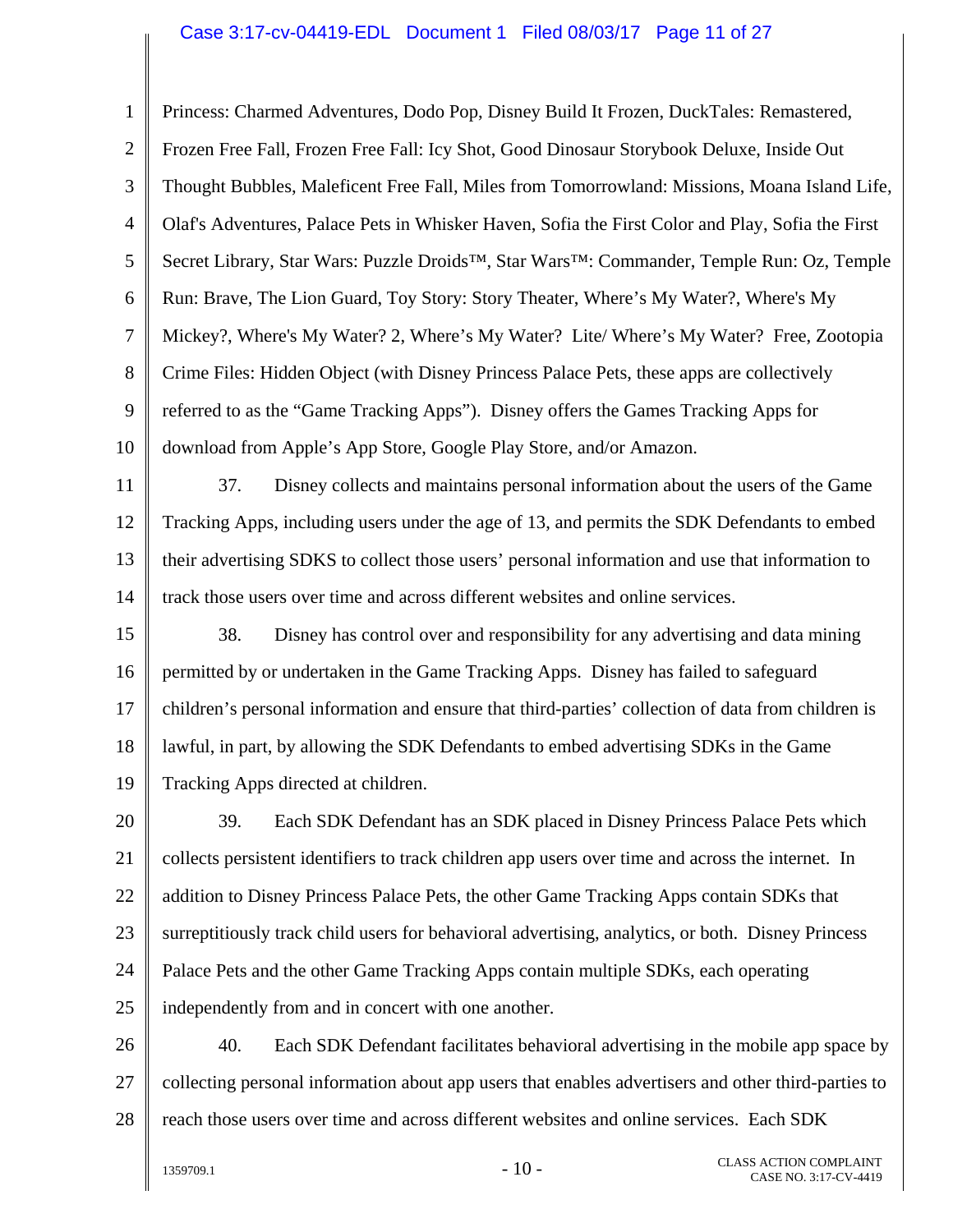#### Case 3:17-cv-04419-EDL Document 1 Filed 08/03/17 Page 12 of 27

1 2 3 4 Defendant does so through its proprietary SDK embedded in Disney's Apps – including Disney Princess Palace Pets – which collect personal information about children under the age of 13 so that advertisers and other third-parties can target those children over time and across different websites and online services.

5 6 7 8 9 10 11 41. Analytics and network analysis tools have detected the persistent identifiers that each Game Tracking App accessed in real time, determined which SDKs reside in the Game Tracking Apps' code, and recorded all network traffic, including encrypted data. That documentation contains raw network data, which shows the presence of persistent identifiers and documents (i) when the Game Tracking Apps first attempted to access persistent identifiers, (ii) which persistent identifiers were sent from a users' device, and (iii) the SDK Defendant to which they were sent.

12 13 14 42. Extensive analysis conducted as to each of Disney's Game Tracking Apps and as to each SDK Defendant, found substantial evidence that each of these child-directed apps collects and uses children's persistent identifiers.

15

#### **2. Disney's Game Tracking Apps Are Directed to Children.**

16 17 18 19 20 21 22 23 24 25 26 43. COPPA defines "children" as individuals under the age of 13. *See* 16 C.F.R. § 312.2. An app is directed to children if the "subject matter, visual content, use of animated characters or child-oriented activities and incentives, music or other audio content, age of models, presence of child celebrities or celebrities who appeal to children, language or other characteristics of the Web site or online service, as well as whether advertising promoting or appearing on the Web site or online service is directed to children." *See* 16 C.F.R. § 312.2. 44. Disney Princess Palace Pets and the other Game Tracking Apps are directed to children under age  $13<sup>7</sup>$  For example, Disney Princess Palace Pets is a game in which users can groom, bathe, accessorize, and play with about with 10 different pets. The app description in the Google Play Store states: "Enter the enchanted world of the Disney Princess Palace Pets. Meet Pumpkin, Teacup, Blondie, Treasure, Berry, Beauty, Lily, Summer, Sultan, and petit! These

 $\overline{a}$ 

<sup>27</sup>  28  $<sup>7</sup>$  A description of the additional Game Tracking Apps, including screenshots of the games from</sup> the Google Play Store, is appended hereto as Exhibit A.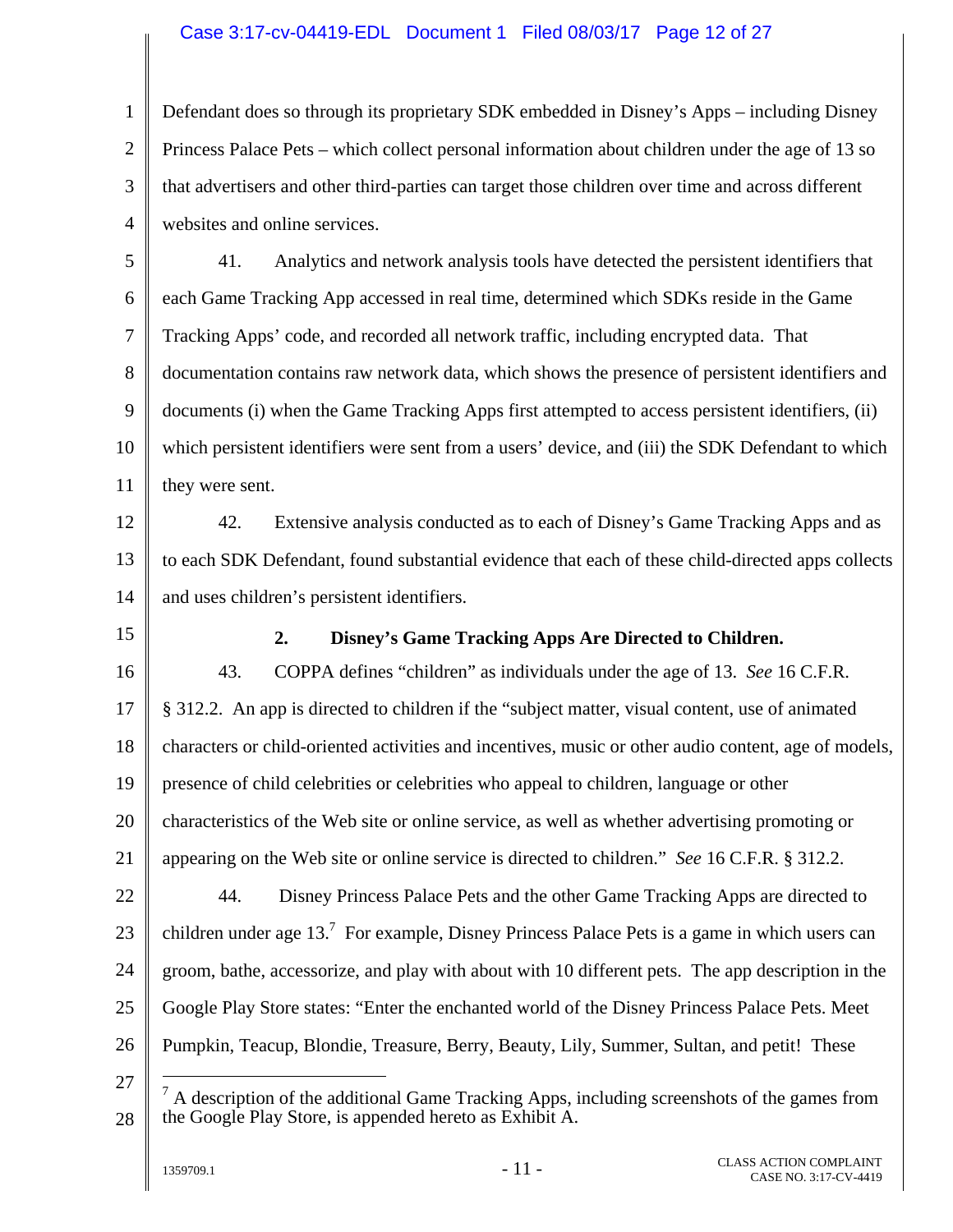#### Case 3:17-cv-04419-EDL Document 1 Filed 08/03/17 Page 13 of 27

2 3 adorable pets are all different, but each one loves to be cared for and can't wait to go on new adventures with you. Learn how the pets met the princesses, find out their unique talents, and treat them to a delightful day at the Royal Pet Salon!" Below is a screenshot from the game:

Petit Lily Sultan Summer Wake up the new pets!

45. In the Apple Store, Google Play Store, and Amazon, Disney Princess Palace Pets is rated as a game for children younger than 5, or for "everyone or "all ages."

22 23 24 25 26 27 28 46. Even if the Game Tracking Apps were not directed to children, on information and belief, Defendants have actual knowledge that they collected personal information from children. The Game Tracking Apps contain child-oriented "subject matter, visual content, use of animated characters or child-oriented activities and incentives, music or other audio content, age of models, presence of child celebrities or celebrities who appeal to children, language or other characteristics of the Web site or online service, as well as whether advertising promoting or appearing on the Web site or online service is directed to children." 16 C.F.R. § 312.2.

1

4

5

6

7

8

9

10

11

12

13

14

15

16

17

18

19

20

21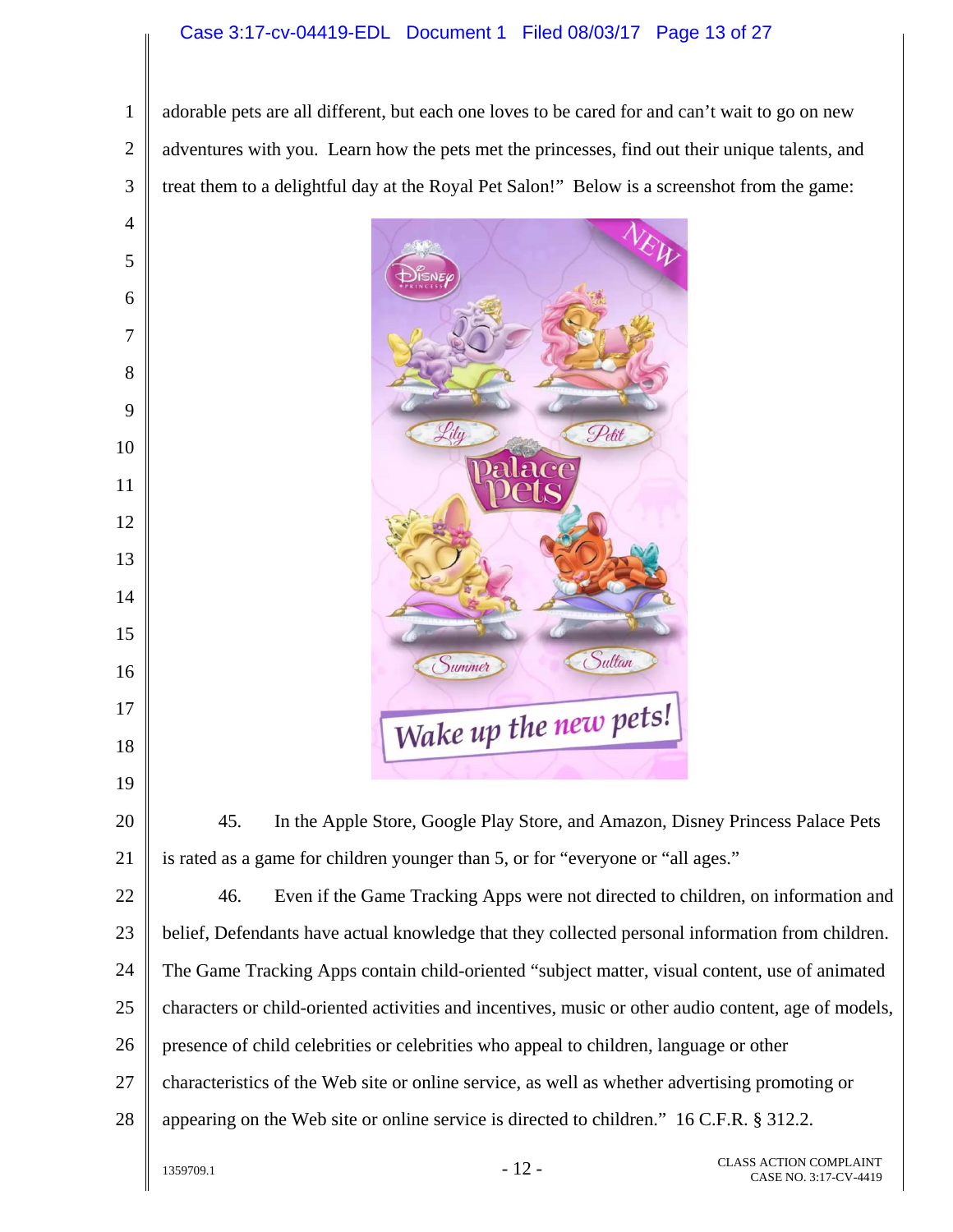|                | Case 3:17-cv-04419-EDL Document 1 Filed 08/03/17 Page 14 of 27                                                                             |
|----------------|--------------------------------------------------------------------------------------------------------------------------------------------|
|                |                                                                                                                                            |
| $\mathbf{1}$   | 3.<br>The Defendants Are Operators under COPPA.                                                                                            |
| $\overline{2}$ | 47.<br>Each Defendant is an "operator" pursuant to COPPA. Specifically, COPPA                                                              |
| 3              | defines an "operator," in pertinent part, as:                                                                                              |
| 4              | any person who operates a Web site located on the Internet or an                                                                           |
| 5              | online service and who collects or maintains personal information<br>from or about the users of or visitors to such Web site or online     |
| 6              | service, or on whose behalf such information is collected or<br>maintained, or offers products or services for sale through that Web       |
| 7              | site or online service, where such Web site or online service is<br>operated for commercial purposes involving commerce among the          |
| 8              | several States or with 1 or more foreign nations; in any territory of<br>the United States or in the District of Columbia, or between any  |
| 9              | such territory and another such territory or any State or foreign<br>nation; or between the District of Columbia and any State, territory, |
| 10             | or foreign nation.                                                                                                                         |
| 11             | 16 C.F.R. § 312.2.                                                                                                                         |
| 12             | 48.<br>Both Disney and the SDK Defendants operate the Game Tracking Apps entirely                                                          |
| 13             | online. Indeed, without a connection to the internet, Plaintiffs could not have downloaded and                                             |
| 14             | played Disney Princess Palace Pets.                                                                                                        |
| 15<br>16       | 4.<br>Defendants Engaged in the Foregoing Acts Without Obtaining<br><b>Verifiable Parental Consent.</b>                                    |
| 17             | 49.<br>Defendants collected, used, or disclosed the personal information of Plaintiff's                                                    |
| 18             | child without notifying her parents. Disney never obtained Plaintiff's verifiable parental consent                                         |
| 19             | to collect, use, or disclose her child's personal information. The SDK Defendants failed to                                                |
| 20             | adequately ensure that when they embedded their advertising SDKs on the Game Tracking Apps                                                 |
| 21             | or when they collected, used, or disclosed personal information from children via their advertising                                        |
| 22             | SDKs on the Game Tracking Apps, that Disney had obtained verifiable parental consent for those                                             |
| 23             | children's use of the Game Tracking Apps.                                                                                                  |
| 24             | 50.<br>Plaintiff never knew that Defendants collected, disclosed, or used her child's                                                      |
| 25             | personal information because Defendants at all times failed to provide Plaintiff any of the                                                |
| 26             | required disclosures, never sought verifiable parental consent, and never provided a mechanism                                             |
| 27             | by which Plaintiff could provide verifiable consent.                                                                                       |
| 28             |                                                                                                                                            |
|                |                                                                                                                                            |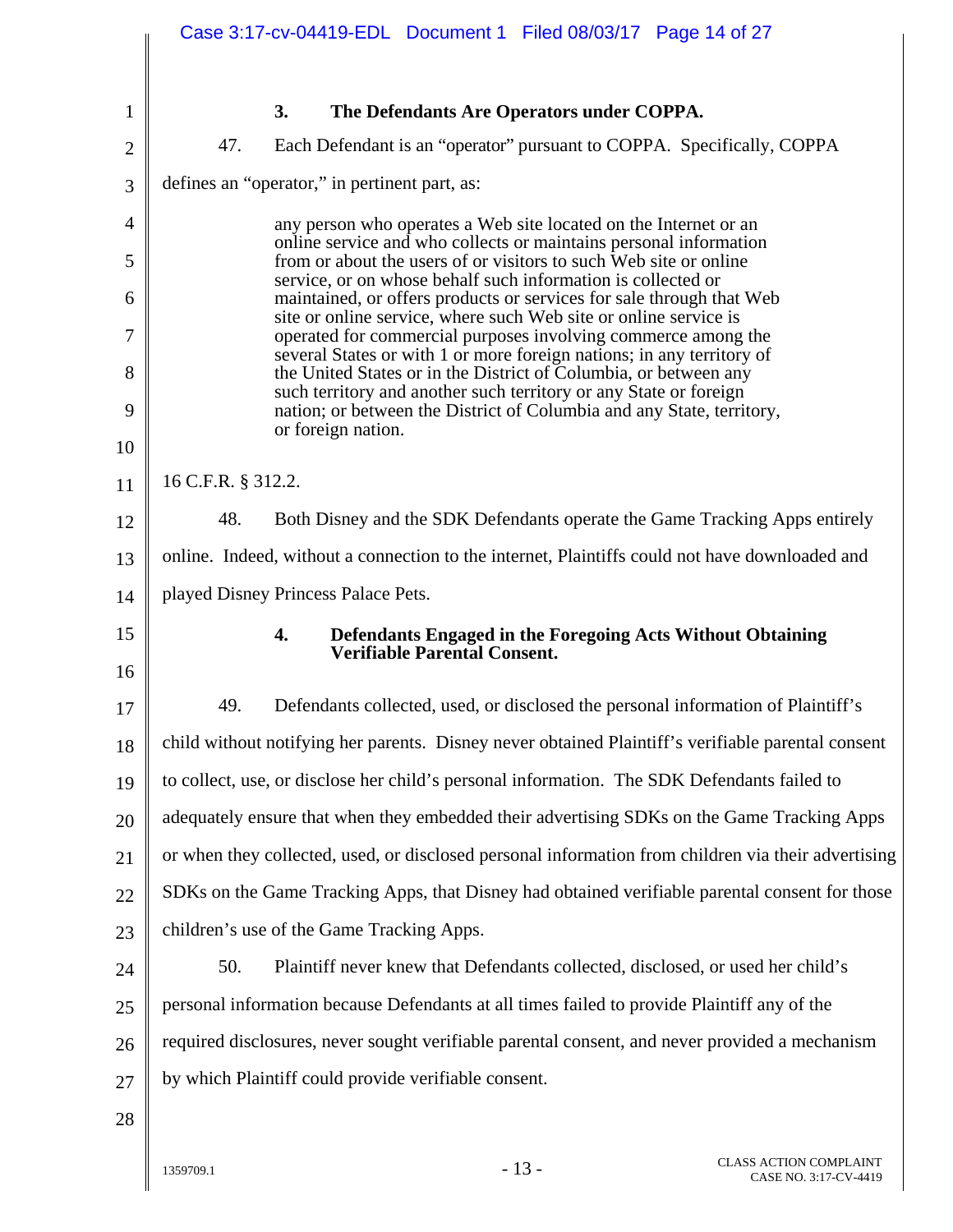|                     | Case 3:17-cv-04419-EDL Document 1 Filed 08/03/17 Page 15 of 27                                                                                                                                           |
|---------------------|----------------------------------------------------------------------------------------------------------------------------------------------------------------------------------------------------------|
| 1<br>$\overline{2}$ | 5.<br>Each SDK Defendant, in Coordination with Disney, Collects, Uses, or<br><b>Discloses Children's Personal Information Within Disney Princess</b><br>Palace Pets without Verifiable Parental Consent. |
| 3                   | 51.<br>Disney's Disney Princess Palace Pets app contains each of the SDK Defendant's                                                                                                                     |
| $\overline{4}$      | behavioral advertising SDKs.                                                                                                                                                                             |
| 5                   | 52.<br>Each SDK Defendant knows or should know that it operates within Disney                                                                                                                            |
| 6                   | Princess Palace Pets.                                                                                                                                                                                    |
| 7                   | 53.<br>Each SDK Defendant knows or should know the age rating or suggested guidance                                                                                                                      |
| 8                   | for Disney Princess Palace Pets listed in the Google Play Store, the Apple App Store, or Amazon,                                                                                                         |
| 9                   | within which the SDK Defendant operates.                                                                                                                                                                 |
| 10                  | 54.<br>Accordingly, each SDK Defendant knows or should know that its behavioral                                                                                                                          |
| 11                  | advertising SDK is contained within Disney Princess Palace Pets, among other child-directed                                                                                                              |
| 12                  | apps.                                                                                                                                                                                                    |
| 13                  | 55.<br>Disney did not inform Plaintiff, her child, or class members that the SDK                                                                                                                         |
| 14                  | Defendants' behavioral advertising SDKs are incorporated into and operate within the Game                                                                                                                |
| 15                  | Tracking Apps, including Disney Princess Palace Pets, to collect Plaintiff's child's and class                                                                                                           |
| 16                  | members' personal information in the form of persistent identifiers.                                                                                                                                     |
| 17                  | 56.<br>Each SDK Defendant failed to inform the Plaintiff, her child, or class members                                                                                                                    |
| 18                  | that its behavioral advertising SDK is incorporated into and operates within Disney Princess                                                                                                             |
| 19                  | Palace Pets to collect Plaintiff's child's and class members' personal information in the form of                                                                                                        |
| 20                  | persistent identifiers.                                                                                                                                                                                  |
| 21                  | Disney did not obtain verifiable parental consent to track children playing the<br>57.                                                                                                                   |
| 22                  | Game Tracking Apps, including Disney Princess Palace Pets, via persistent identifiers, over time                                                                                                         |
| 23                  | and across different websites and online services.                                                                                                                                                       |
| 24                  | 58.<br>Each SDK Defendant failed to obtain verifiable parental consent to track children                                                                                                                 |
| 25                  | playing Disney Princess Palace Pets, via persistent identifiers, over time and across different                                                                                                          |
| 26                  | websites and online services.                                                                                                                                                                            |
| 27                  |                                                                                                                                                                                                          |
| 28                  |                                                                                                                                                                                                          |
|                     |                                                                                                                                                                                                          |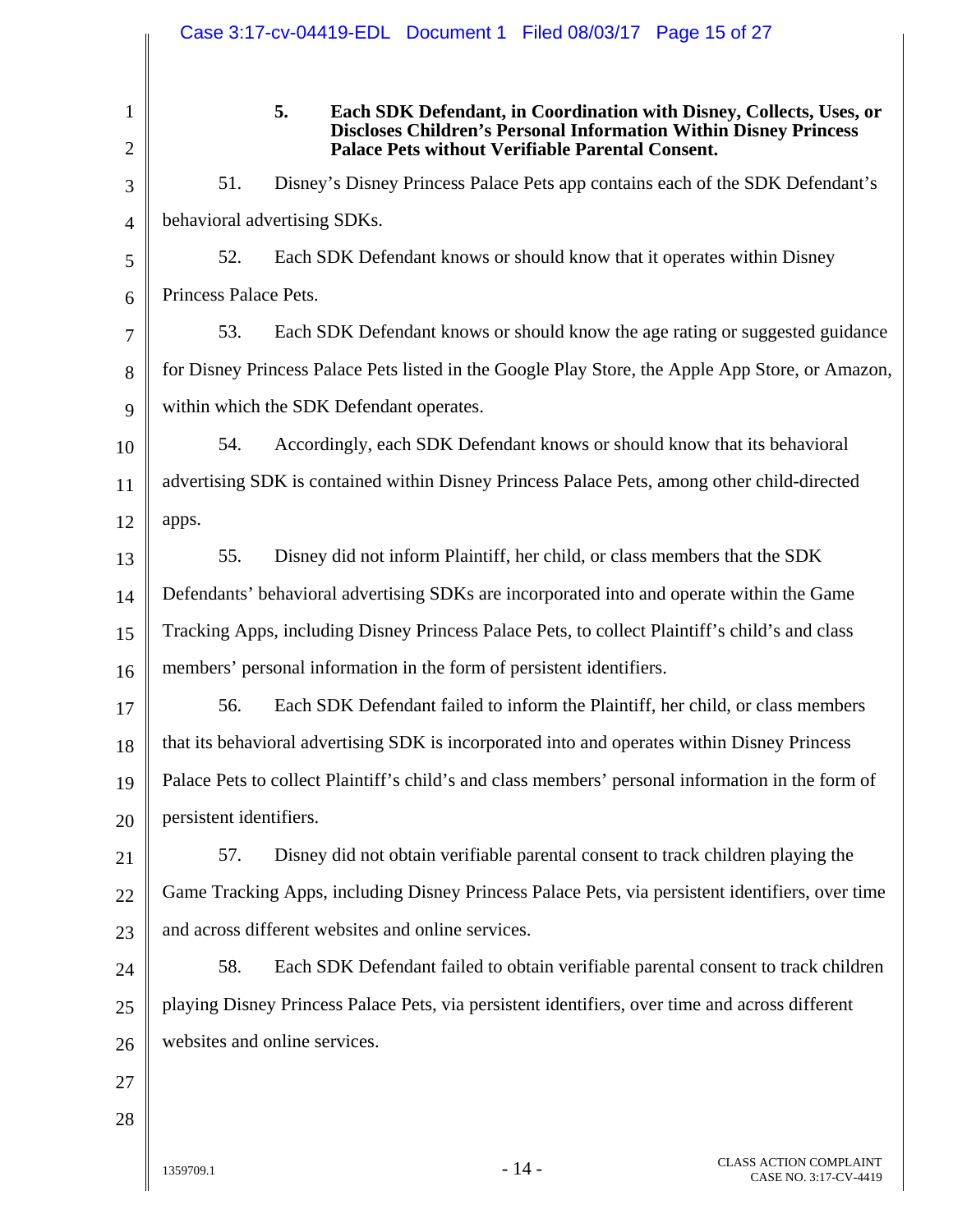| $\mathbf{1}$         | Each SDK Defendant systemically tracks each user of Disney Princess Palace<br>59.                                                        |
|----------------------|------------------------------------------------------------------------------------------------------------------------------------------|
| $\overline{2}$       | Pets, including users under the age of 13, over time and across different websites and online                                            |
| 3                    | services, through its behavioral advertising SDK.                                                                                        |
| 4                    | 60.<br>Each SDK Defendant does this by operating within Disney Princess Palace Pets to                                                   |
| 5                    | collect, use, and share persistent identifiers from children who play Disney Princess Palace Pets.                                       |
| 6                    | Accordingly, each SDK Defendant, in coordination with Disney, collects, uses,<br>61.                                                     |
| 7                    | and/or discloses the personal information of Plaintiff's child and class members under the age of                                        |
| 8                    | 13, in the form of persistent identifiers, to track children's activity over time and across different                                   |
| 9                    | websites and online services.                                                                                                            |
| 10                   | 62.<br>By affirmatively incorporating the SDK Defendants' behavioral advertising SDKs                                                    |
| 11                   | into their child-directed apps and permitting them to track children by collecting, using, or                                            |
| 12                   | disclosing their persistent identifiers without verifiable parental consent, Disney violated COPPA.                                      |
| 13                   | 63.<br>Further, each SDK Defendant knew or should have known that its SDK had been                                                       |
| 14                   | incorporated into Disney Princess Palace Pets and that engaging in the above-described tracking                                          |
| 15                   | and collection of children's personal information violated COPPA.                                                                        |
| 16                   | 6.<br>Disney Engages in Substantially Similar Conduct in Its Other Game<br>Tracking Apps by Incorporating the SDK Defendants' Behavioral |
| 17                   | <b>Advertising SDKs into Those Game Tracking Apps.</b>                                                                                   |
|                      |                                                                                                                                          |
| 18                   | Disney's other Game Tracking Apps also contain the behavioral advertising SDKs,<br>64.                                                   |
| 19                   | which operate in a substantially similar manner as in Disney Princess Palace Pets.                                                       |
| 20                   | 65.<br>Defendant Upsight's Upsight or Fuse Powered SDKs are incorporated into the                                                        |
|                      | following additional Game Tracking Apps developed by Disney: Palace Pets in Whisker Haven,                                               |
|                      | Color by Disney, Disney Jigsaw Puzzle!, Disney Princess: Charmed Adventures, and Disney                                                  |
|                      | Story Central.                                                                                                                           |
| 21<br>22<br>23<br>24 | Defendant Unity's Unity SDK is incorporated into the following additional Game<br>66.                                                    |
| 25                   | Tracking Apps developed by Disney: Disney Crossy Road, Disney Emoji Blitz, Disney Dream                                                  |
| 26                   | Treats, Inside Out Thought Bubbles, Frozen Free Fall, Where's My Water? 2, Maleficent Free                                               |
|                      | Fall, Temple Run: Brave, Zootopia Crime Files: Hidden Object, Beauty and the Beast: Perfect                                              |
| 27<br>28             | Match, Dodo Pop, Club Penguin Island, Frozen Free Fall: Icy Shot, Temple Run: Oz,                                                        |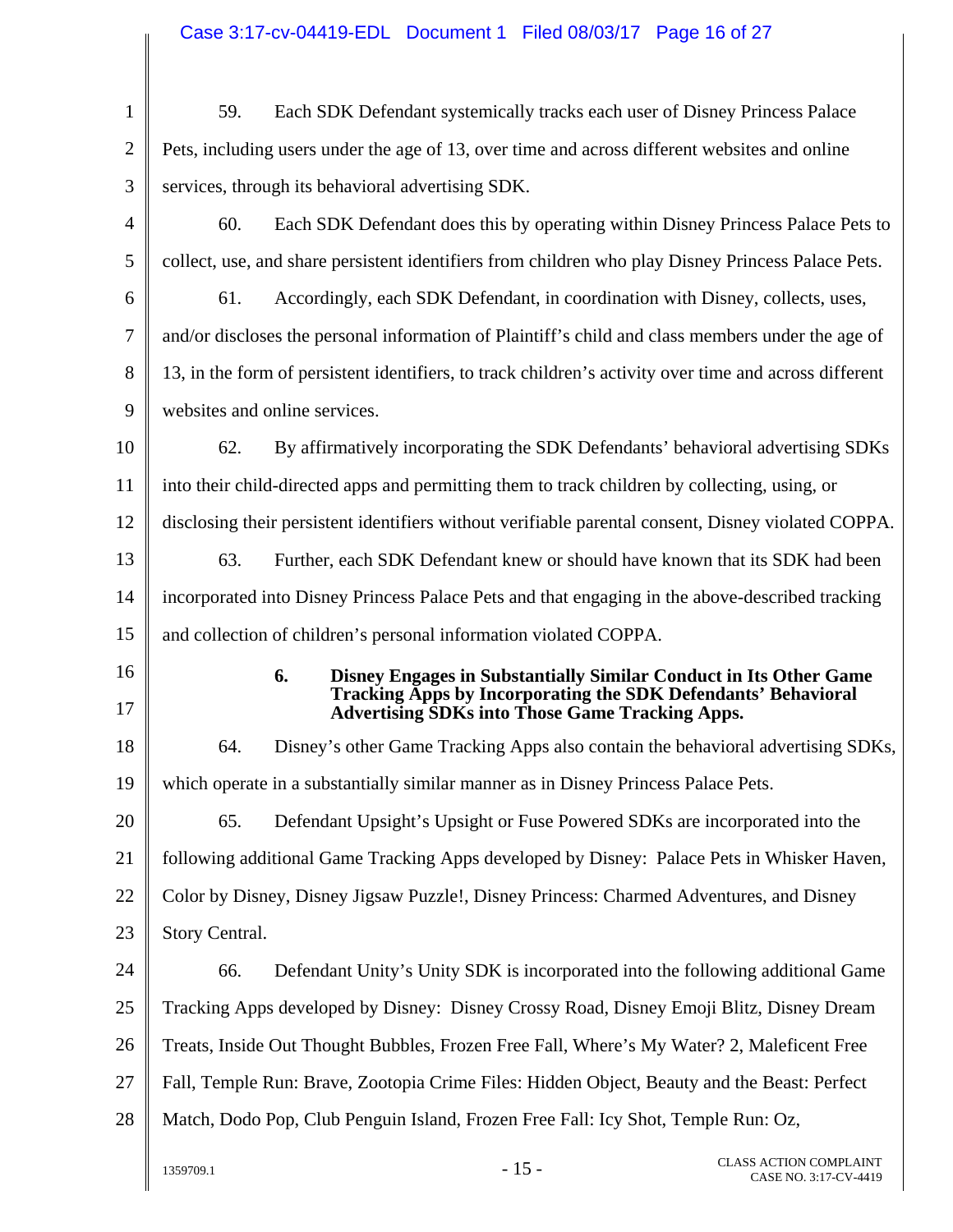#### Case 3:17-cv-04419-EDL Document 1 Filed 08/03/17 Page 17 of 27

1 2 3 4 5 AvengersNet, Disney Princess: Story Theater, Disney Color and Play, Disney's Magic Timer by Oral-B, Sofia the First Secret Library, Olaf's Adventures, The Lion Guard, Miles from Tomorrowland: Missions, Disney Princess: Charmed Adventures, Toy Story: Story Theater, Good Dinosaur Storybook Deluxe, Sofia the First Color and Play, Cars Lightening League, and Moana Island Life.

6 7 8 9 10 11 12 13 14 15 16 17 67. Defendant Kochava's Kochava SDK is incorporated into the following additional Game Tracking App developed by Disney: Disney Crossy Road, Disney Emoji Blitz, Disney Dream Treats, Inside Out Thought Bubbles, Frozen Free Fall, Where's My Mickey?, Where's My Water?, Where's My Water? 2, Where's My Water? Lite/ Where's My Water? Free, Color by Disney, Disney Gif, Disney LOL, Maleficent Free Fall, Temple Run: Brave, Zootopia Crime Files: Hidden Object, DuckTales: Remastered, Beauty and the Beast: Perfect Match, Dodo Pop, Club Penguin Island, Frozen Free Fall: Icy Shot, Star Wars: Puzzle Droids™, Temple Run: Oz, Star Wars™: Commander, Disney Store Become, Disney Princess: Story Theater, Disney Color and Play, Disney Jigsaw Puzzle!, Sofia the First Secret Library, Olaf's Adventures, The Lion Guard, Miles from Tomorrowland: Missions, Disney Princess: Charmed Adventures, Good Dinosaur Storybook Deluxe, Moana Island Life, Disney Story Central, Cars Lightening League, and Disney Build It Frozen.

18

#### **D. Fraudulent Concealment and Tolling.**

19 20 21 22 68. The applicable statutes of limitations are tolled by virtue of Defendants' knowing and active concealment of the facts alleged above. Plaintiffs and class members were ignorant of the information essential to the pursuit of these claims, without any fault or lack of diligence on their own part.

23

24

25

69. At the time the action was filed, Defendants were under a duty to disclose the true character, quality, and nature of their activities to Plaintiffs and the Class and Subclass. Defendants are therefore estopped from relying on any statute of limitations.

26

70. Defendants' fraudulent concealment is common to the Class and Subclass.

- 27 28
-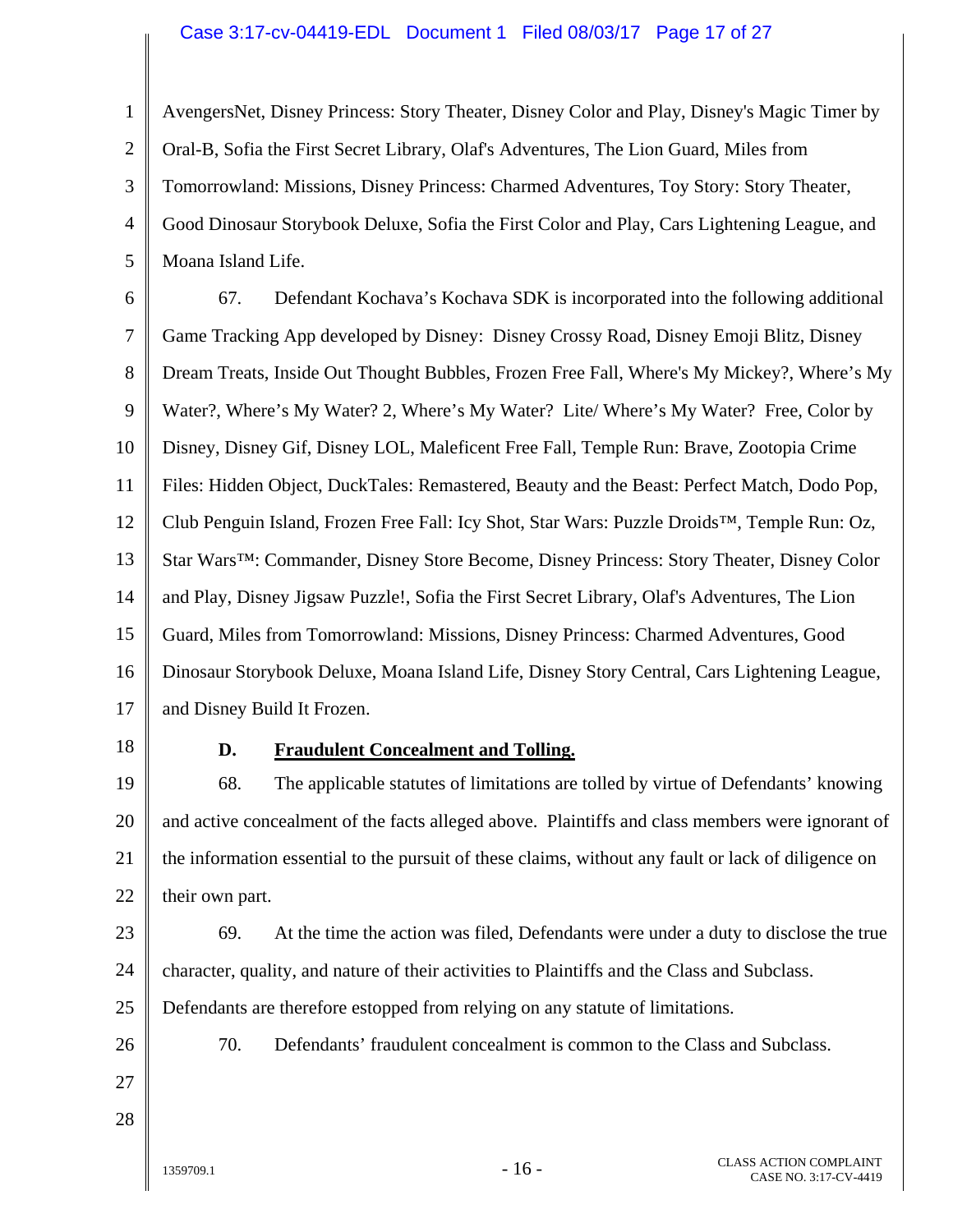1 2

## **E. Named Plaintiff Allegations**

## **Plaintiff Amanda Rushing and Her Child, L.L.**

3 4 5 6 7 8 9 10 11 12 13 14 15 16 17 18 19 20 21 22 23 24 25 71. On January 14, 2014, Ms. Rushing downloaded Disney's App Disney Princess Palace Pets onto L.L.'s device in order for her child, L.L., to play the game. L.L. thereafter frequently played Disney Princess Palace Pets on this device on an ongoing and continuous basis. 72. On information and belief, during the time L.L. played Disney Princess Palace Pets, one or more of the SDK Defendants had, with the permission of Disney, embedded one or more advertising SDKs which collected, disclosed, or used personal information and persistent identifiers of L.L. Defendants did not collect L.L.'s personal information to provide support for the internal operations of Disney Princess Palace Pets, but instead to profile L.L. for commercial gain. 73. The Defendants never asked Ms. Rushing for her verifiable parental consent – in any form or at any time – to collect, disclose, or use her child's personal information, including persistent identifiers, as required by COPPA. 74. The Defendants never provided direct notice – as required by COPPA – to Ms. Rushing regarding Defendants' practices with regard to collecting, using, and disclosing her child's personal information, or regarding the rights of Ms. Rushing or her child under COPPA, either when Ms. Rushing initially downloaded the app, or afterwards, on the app's home or landing screen. 75. Defendants' tracking and collection of L.L.'s personal information without her verifiable parental consent is highly offensive to Ms. Rushing and constitutes an invasion of her child's privacy and of Ms. Rushing's right to protect her child from this invasion. **VI. CLASS ALLEGATIONS**  76. Plaintiffs seek class certification of the Class and Subclass set forth herein pursuant to Federal Rule of Civil Procedure 23.

26 27 28 77. Plaintiffs seek class certification of claims for the common law privacy cause of action "Intrusion Upon Seclusion," on behalf of a multi-state class, with a class defined as follows: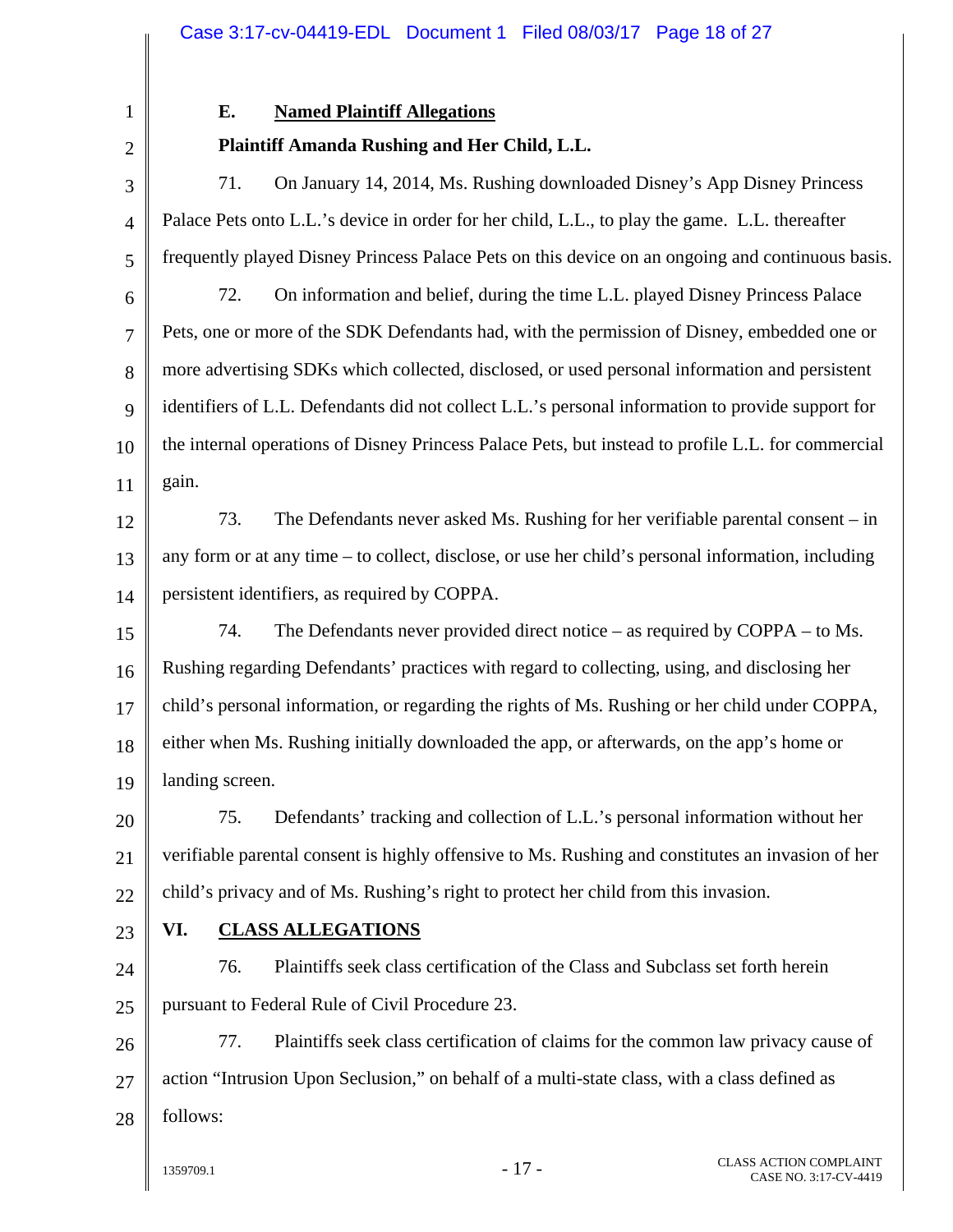|              | Case 3:17-cv-04419-EDL Document 1 Filed 08/03/17 Page 19 of 27                                                                          |
|--------------|-----------------------------------------------------------------------------------------------------------------------------------------|
|              |                                                                                                                                         |
| $\mathbf{1}$ | <b>The Multi-state Class:</b> all persons residing in the States of<br>Alabama, Alaska, Arizona, Arkansas, California, Colorado,        |
| 2            | Connecticut, Delaware, Georgia, Hawaii, Idaho, Illinois, Iowa,<br>Kansas, Kentucky, Louisiana, Maine, Maryland, Minnesota,              |
| 3            | Missouri, Nevada, New Hampshire, New Jersey, New Mexico,<br>North Carolina, Ohio, Oklahoma, Oregon, Pennsylvania, South                 |
| 4            | Dakota, Texas, Utah, Vermont, Washington, and West Virginia<br>who are younger than the age of 13, or were younger than the age         |
| 5            | of 13 when they played the Game Tracking Apps, and their parents<br>and/or legal guardians, from whom Defendants collected, used, or    |
| 6            | disclosed personal information without verifiable parental consent.                                                                     |
| 7            | 78.<br>Plaintiffs seek class certification of a claim for violation of the State of California                                          |
| 8            | Constitution Right to Privacy on behalf of a subclass of the Multi-state Class, with a subclass                                         |
| 9            | defined as follows:                                                                                                                     |
| 10           | The California Subclass of the Multi-state Class: all persons                                                                           |
| 11           | residing in the State of California who are younger than the age of<br>13, or were younger than the age of 13 when they played the Game |
| 12           | Tracking Apps, and their parents and/or legal guardians, from<br>whom Defendants collected, used, or disclosed personal                 |
| 13           | information without verifiable parental consent.                                                                                        |
| 14           | 79.<br>Plaintiffs reserve the right to modify or refine the Class or Subclass definitions                                               |
| 15           | based upon discovery of new information and in order to accommodate any of the Court's                                                  |
| 16           | manageability concerns.                                                                                                                 |
| 17           | 80.<br>Excluded from the Class and Subclass are: (a) any Judge or Magistrate Judge                                                      |
| 18           | presiding over this action and members of their staff, as well as members of their families; (b)                                        |
| 19           | Defendants, Defendants' predecessors, parents, successors, heirs, assigns, subsidiaries, and any                                        |
| 20           | entity in which any Defendant or its parents have a controlling interest, as well as Defendants'                                        |
| 21           | current or former employees, agents, officers, and directors; (c) persons who properly execute and                                      |
| 22           | file a timely request for exclusion from the Class or Subclass; (d) persons whose claims in this                                        |
| 23           | matter have been finally adjudicated on the merits or otherwise released; (e) counsel for Plaintiffs                                    |
| 24           | and Defendants; and (f) the legal representatives, successors, and assigns of any such excluded                                         |
| 25           | persons.                                                                                                                                |
| 26           | 81.<br><b>Ascertainability.</b> The proposed Class and Subclass are readily ascertainable                                               |
| 27           | because they are defined using objective criteria so as to allow class members to determine if they                                     |
| 28           |                                                                                                                                         |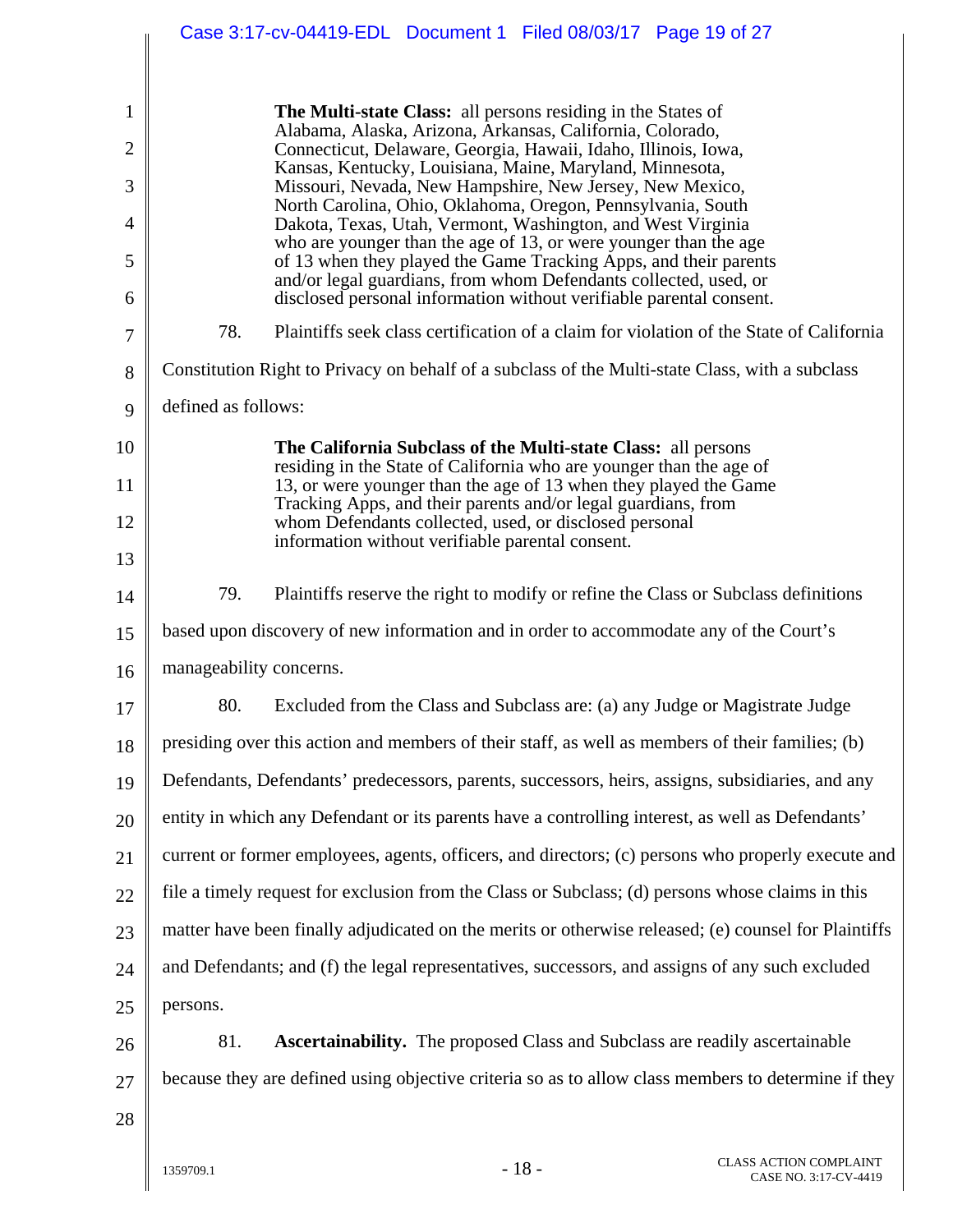# Case 3:17-cv-04419-EDL Document 1 Filed 08/03/17 Page 20 of 27

| $\mathbf{1}$   | are part of a Class or Subclass. Further, the Class and Subclass can be readily identified through |
|----------------|----------------------------------------------------------------------------------------------------|
| $\overline{2}$ | records maintained by Defendants.                                                                  |
| 3              | 82.<br><b>Numerosity (Rule 23(a)(1)).</b> The Class and Subclass are so numerous that joinder      |
| 4              | of individual members herein is impracticable. The exact number of Class or Subclass members,      |
| 5              | as herein identified and described, is not known, but download figures indicate that the Game      |
| 6              | Tracking Apps have been downloaded hundreds of millions of times.                                  |
| 7              | 83.<br><b>Commonality (Rule 23(a)(2)).</b> Common questions of fact and law exist for each         |
| 8              | cause of action and predominate over questions affecting only individual Class and Subclass        |
| 9              | members, including the following:                                                                  |
| 10             | i.<br>Whether Disney engaged in the activities referenced in paragraphs                            |
| 11             | 33 to 75 via the Game Tracking Apps;                                                               |
| 12             | ii.<br>Whether the SDK Defendants engaged in the activities referenced                             |
| 13             | in paragraphs 33 to 75 via the Game Tracking Apps;                                                 |
| 14             | iii.<br>Whether Defendants provided disclosure of all the activities                               |
| 15             | referenced in paragraphs 33 to 75 on a website as required by COPPA;                               |
| 16             | Whether Defendants directly notified parents of any of the activities<br>iv.                       |
| 17             | referenced in paragraphs 33 to 42, 49-67, 71-75;                                                   |
| 18             | Whether Defendants sought verifiable parental consent prior to<br>V.                               |
| 19             | engaging in any of the activities referenced in paragraphs 33 to 42, 49-67, 71-75;                 |
| 20             | Whether Defendants provided a process or mechanism for parents<br>vi.                              |
| 21             | to provide verifiable parental consent prior to engaging in any of the activities referenced in    |
| 22             | paragraphs 33 to 42, 49-67, 71-75;                                                                 |
| 23             | Whether Defendants received verifiable parental consent prior to<br>vii.                           |
| 24             | engaging in any of the activities referenced in paragraphs 33 to 42, 49-67, 71-75;                 |
| 25             | viii.<br>Whether Defendants' acts and practices complained of herein                               |
| 26             | violate COPPA;                                                                                     |
| 27             | Whether Defendants' acts and practices complained of herein<br>ix.                                 |
| 28             | amount to acts of intrusion upon seclusion under the law of Alabama, Alaska, Arizona, Arkansas,    |
|                | <b>CLASS ACTION COMPLAINT</b><br>$-19-$<br>1359709.1<br>CASE NO. 3:17-CV-4419                      |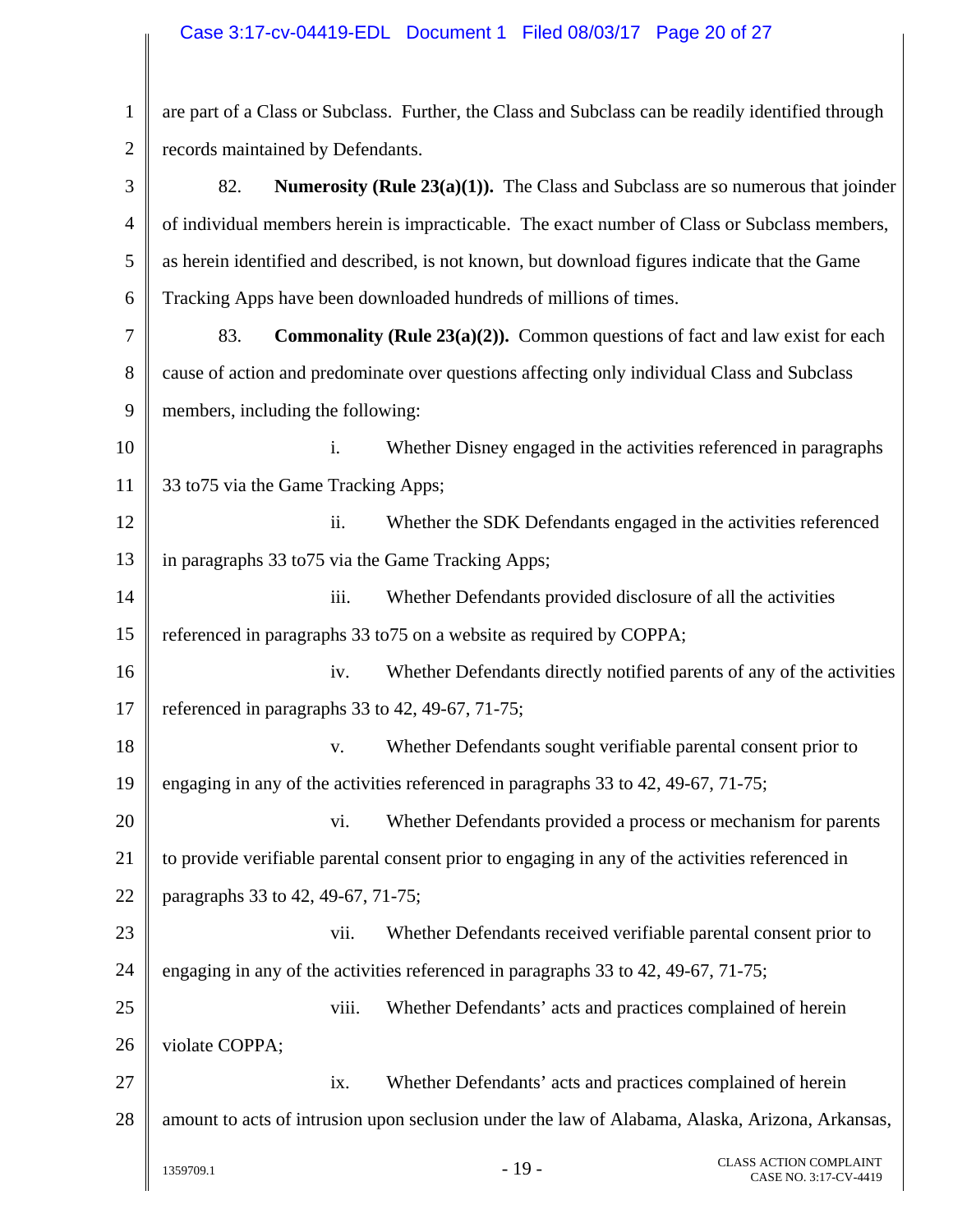## Case 3:17-cv-04419-EDL Document 1 Filed 08/03/17 Page 21 of 27

| $\mathbf{1}$   | California, Colorado, Connecticut, Delaware, Georgia, Hawaii, Idaho, Illinois, Iowa, Kansas,           |
|----------------|--------------------------------------------------------------------------------------------------------|
| $\overline{2}$ | Kentucky, Louisiana, Maine, Maryland, Minnesota, Missouri, Nevada, New Hampshire, New                  |
| 3              | Jersey, New Mexico, North Carolina, Ohio, Oklahoma, Oregon, Pennsylvania, South Dakota,                |
| $\overline{4}$ | Texas, Utah, Vermont, Washington, and West Virginia;                                                   |
| 5              | Whether Defendants' conduct violated Subclass members'<br>X.                                           |
| 6              | California constitutional Right to Privacy;                                                            |
| 7              | Whether members of the Class and Subclass have sustained<br>xi.                                        |
| 8              | damages, and, if so, in what amount; and                                                               |
| 9              | What is the appropriate injunctive relief to ensure Defendants no<br>xii.                              |
| 10             | longer illegally collect children's personal information to track them over time and across            |
| 11             | different websites or online services.                                                                 |
| 12             | <b>Typicality (Rule 23(a)(3)).</b> Plaintiffs' claims are typical of the claims of members<br>84.      |
| 13             | of the proposed Class and Subclass because, among other things, Plaintiffs and members of the          |
| 14             | Class and Subclass sustained similar injuries as a result of Defendants' uniform wrongful conduct      |
| 15             | and their legal claims all arise from the same events and wrongful conduct by Defendants.              |
| 16             | Adequacy (Rule $23(a)(4)$ ). Plaintiffs will fairly and adequately protect the<br>85.                  |
| 17             | interests of the proposed Class and Subclass. Plaintiffs' interests do not conflict with the interests |
| 18             | of the Class and Subclass members and Plaintiffs have retained counsel experienced in complex          |
| 19             | class action and data privacy litigation to prosecute this case on behalf of the Class and Subclass.   |
| 20             | <b>Predominance &amp; Superiority (Rule 23(b)(3)).</b> In addition to satisfying the<br>86.            |
| 21             | prerequisites of Rule 23(a), Plaintiffs satisfy the requirements for maintaining a class action under  |
| 22             | Rule $23(b)(3)$ . Common questions of law and fact predominate over any questions affecting only       |
| 23             | individual Class and Subclass members, and a class action is superior to individual litigation and     |
| 24             | all other available methods for the fair and efficient adjudication of this controversy. The amount    |
| 25             | of damages available to individual Plaintiffs is insufficient to make litigation addressing            |
| 26             | Defendants' conduct economically feasible in the absence of the class action procedure.                |
| 27             | Individualized litigation also presents a potential for inconsistent or contradictory judgments, and   |
| 28             | increases the delay and expense presented by the complex legal and factual issues of the case to       |
|                | <b>CLASS ACTION COMPLAINT</b><br>$-20-$<br>1359709.1<br>CASE NO. 3:17-CV-4419                          |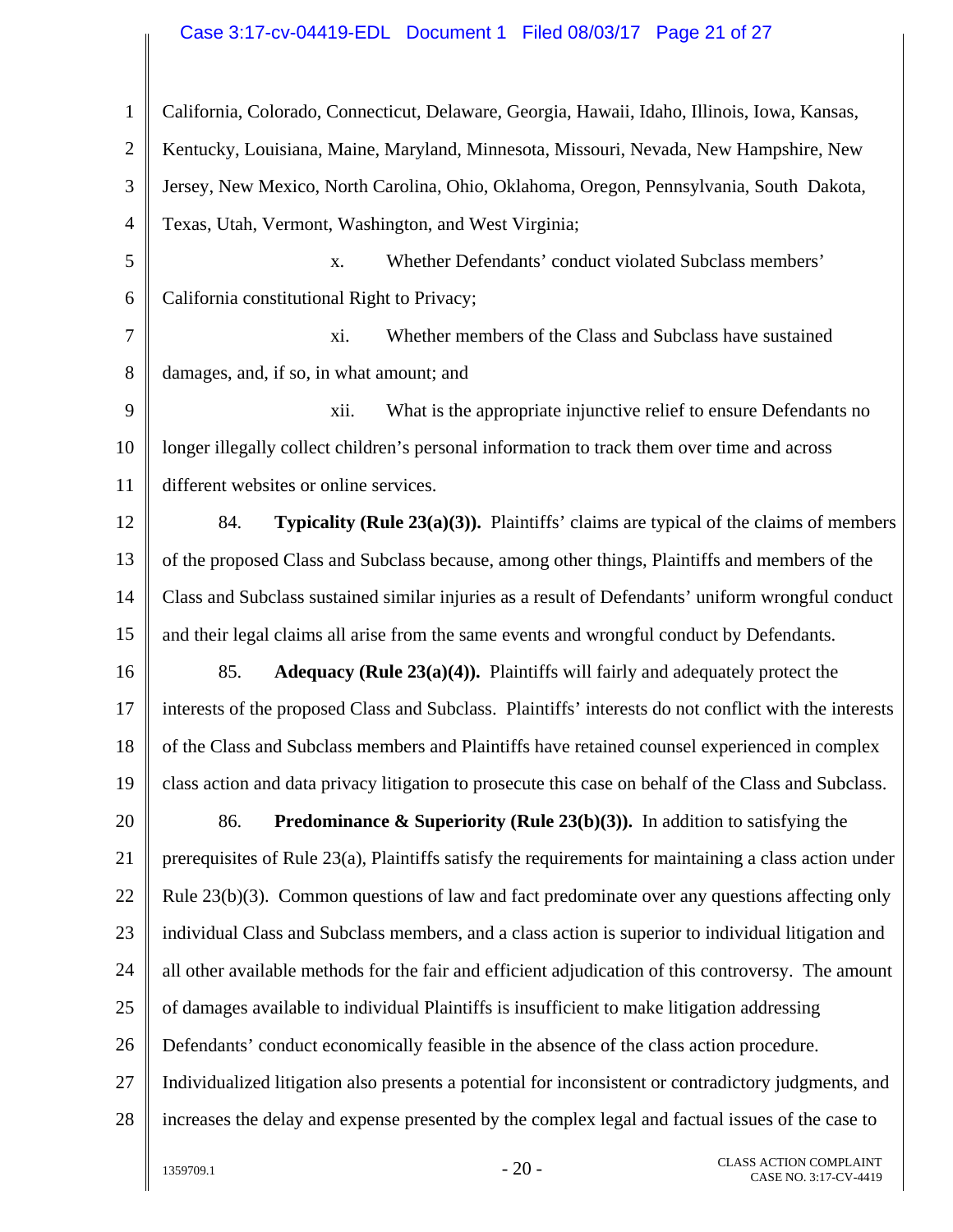## Case 3:17-cv-04419-EDL Document 1 Filed 08/03/17 Page 22 of 27

| $\mathbf{1}$   | all parties and the court system. By contrast, the class action device presents far fewer             |
|----------------|-------------------------------------------------------------------------------------------------------|
| $\overline{2}$ | management difficulties and provides the benefits of a single adjudication, economy of scale, and     |
| 3              | comprehensive supervision by a single court.                                                          |
| $\overline{4}$ | 87.<br>Final Declaratory or Injunctive Relief (Rule 23(b)(2)). Plaintiffs also satisfy                |
| 5              | the requirements for maintaining a class action under Rule $23(b)(2)$ . Defendants have acted or      |
| 6              | refused to act on grounds that apply generally to the proposed Class and Subclass, making final       |
| 7              | declaratory or injunctive relief appropriate with respect to the proposed Class and Subclass as a     |
| 8              | whole.                                                                                                |
| 9              | 88.<br><b>Particular Issues (Rule 23(c)(4)).</b> Plaintiffs also satisfy the requirements for         |
| 10             | maintaining a class action under Rule $23(c)(4)$ . Their claims consist of particular issues that are |
| 11             | common to all Class and Subclass members and are capable of class-wide resolution that will           |
| 12             | significantly advance the litigation.                                                                 |
| 13             | VII.<br><b>CLAIMS FOR RELIEF</b>                                                                      |
| 14             | <b>COUNT I</b>                                                                                        |
| 15             | <b>Intrusion Upon Seclusion</b><br>(Brought on Behalf of the Multi-state Class)                       |
| 16             | 89.<br>Plaintiffs repeat and reallege all preceding paragraphs contained herein.                      |
| 17             | 90.<br>Plaintiffs and Class members have reasonable expectations of privacy in their                  |
| 18             | mobile devices and their online behavior, generally. Plaintiffs' and Class members' private           |
| 19             | affairs include their behavior on their mobile devices as well as any other behavior that may be      |
| 20             | monitored by the surreptitious tracking employed or otherwise enabled by the Game Tracking            |
| 21             | Apps.                                                                                                 |
| 22             | The reasonableness of such expectations of privacy is supported by Disney's<br>91.                    |
| 23             | unique position to monitor Plaintiffs' and Class members' behavior through their access to            |
| 24             | Plaintiffs' and Class members' private mobile devices. It is further supported by the                 |
| 25             | surreptitious, highly-technical, and non-intuitive nature of Defendants' tracking.                    |
| 26             | Defendants intentionally intruded on and into Plaintiffs' and Class members'<br>92.                   |
|                |                                                                                                       |
| 27             | solitude, seclusion, or private affairs by intentionally designing the Game Tracking Apps (as well    |
| 28             | as all SDKs identified in this Complaint) to surreptitiously obtain, improperly gain knowledge of,    |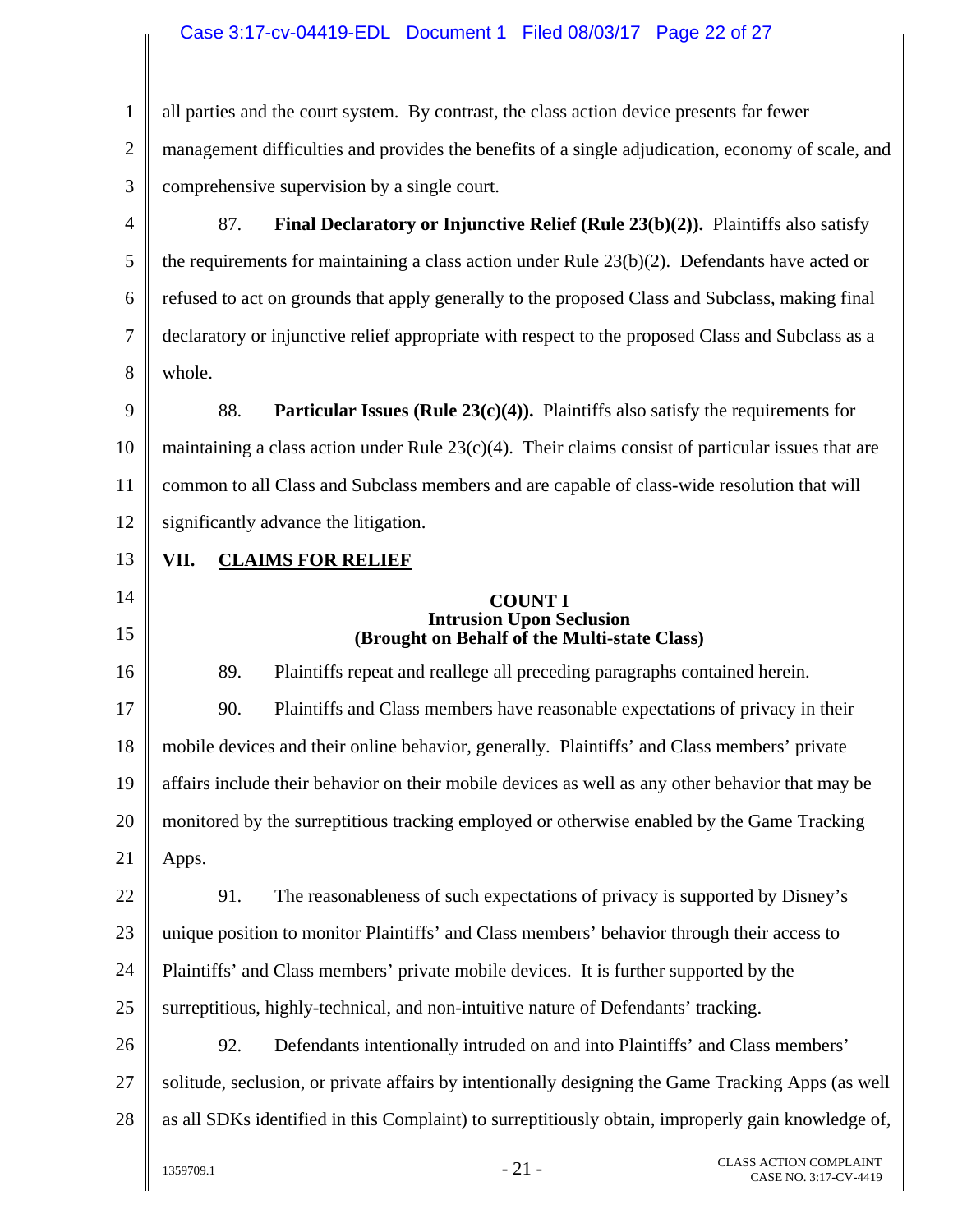#### Case 3:17-cv-04419-EDL Document 1 Filed 08/03/17 Page 23 of 27

1 2 review, and/or retain Plaintiffs' and Class members' activities through the monitoring technologies and activities described herein.

3 4 5 6 7 8 9 10 11 12 13 14 15 16 17 18 19 20 21 22 23 24 25 26 27 28  $1359709.1$  - 22 - CLASS ACTION COMPLAINT 93. These intrusions are highly offensive to a reasonable person. This is evidenced by, *inter alia*, the legislation enacted by Congress, rules promulgated and enforcement actions undertaken by the FTC, and countless studies, op-eds, and articles decrying the online tracking of children. Further, the extent of the intrusion cannot be fully known, as the nature of privacy invasion involves sharing Plaintiffs' and Class members' personal information with potentially countless third-parties, known and unknown, for undisclosed and potentially unknowable purposes, in perpetuity. Also supporting the highly offensive nature of Defendants' conduct is the fact that Defendants' principal goal was to surreptitiously monitor Plaintiffs and Class members—in one of the most private spaces available to an individual in modern life—and to allow third-parties to do the same. 94. Plaintiffs and Class members were harmed by the intrusion into their private affairs as detailed throughout this Complaint. 95. Defendants' actions and conduct complained of herein were a substantial factor in causing the harm suffered by Plaintiffs and Class members. 96. As a result of Defendants' actions, Plaintiffs and Class members seek injunctive relief, in the form of Defendants' cessation of tracking practices in violation of COPPA, and destruction of all personal data obtained in violation of COPPA. 97. As a result of Defendants' actions, Plaintiffs and Class members seek nominal and punitive damages in an amount to be determined at trial. Plaintiffs and Class members seek punitive damages because Defendants' actions – which were malicious, oppressive, willful – were calculated to injure Plaintiffs and made in conscious disregard of Plaintiffs' rights. Punitive damages are warranted to deter Defendants from engaging in future misconduct. **COUNT II California Constitutional Right to Privacy (Brought on Behalf of the California Subclass of the Multi-state Class)**  98. Plaintiffs repeat and reallege all preceding paragraphs contained herein.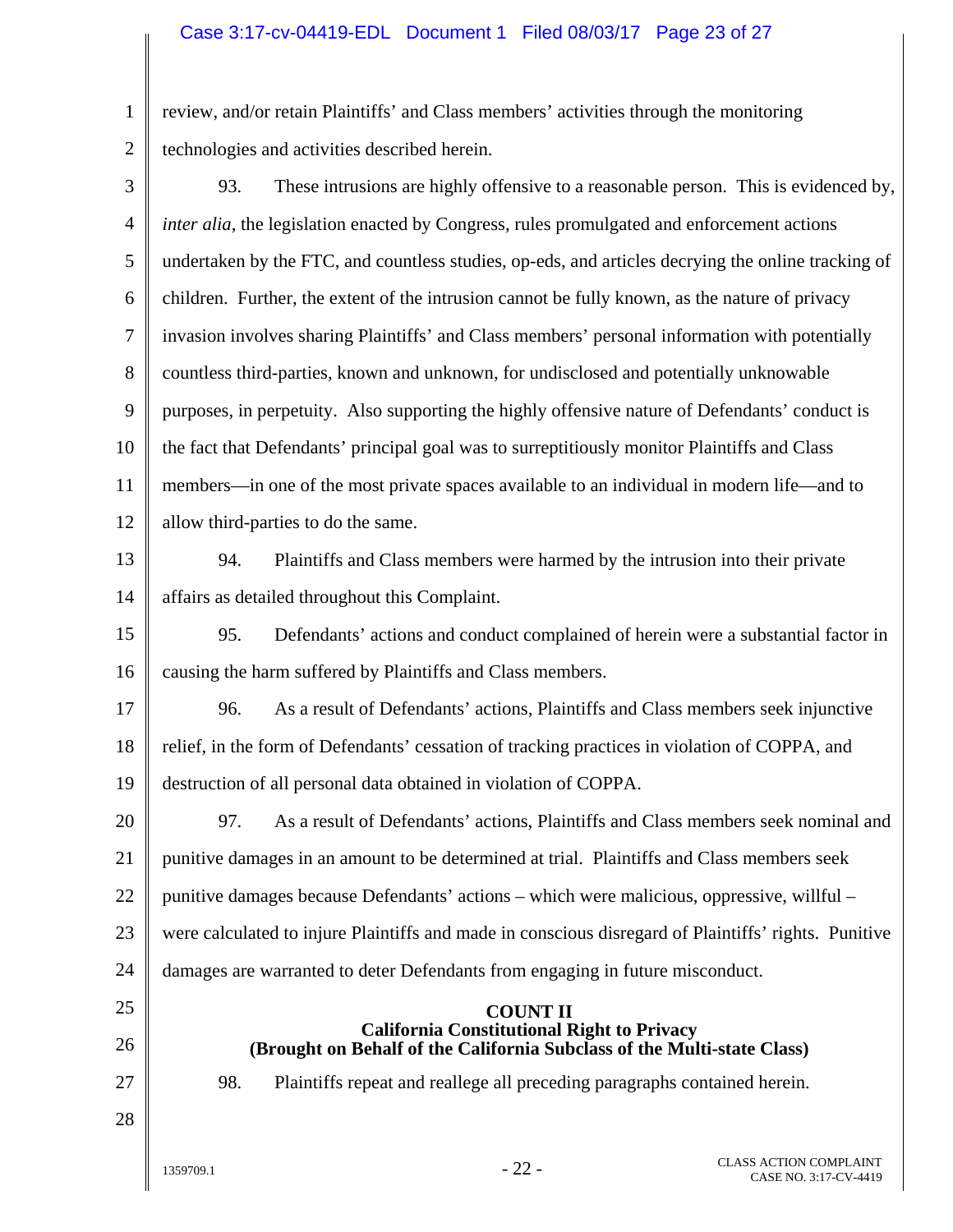#### Case 3:17-cv-04419-EDL Document 1 Filed 08/03/17 Page 24 of 27

1 2 3 4 5 99. Plaintiffs and Subclass members have reasonable expectations of privacy in their mobile devices and their online behavior, generally. Plaintiffs' and Subclass members' private affairs include their behavior on their mobile devices as well as any other behavior that may be monitored by the surreptitious tracking employed or otherwise enabled by the Game Tracking Apps.

6 7 8 9 100. The reasonableness of such expectations of privacy is supported by Disney's unique position to monitor Plaintiffs' and Subclass members' behavior through their access to Plaintiffs' and Subclass members' private mobile devices. It is further supported by the surreptitious, highly-technical, and non-intuitive nature of Defendants' tracking.

10 11 12 13 14 101. Defendants intentionally intruded on and into Plaintiffs' and Subclass members' solitude, seclusion, right of privacy, or private affairs by intentionally designing the Game Tracking Apps (as well as all SDKs identified in this Complaint) to surreptitiously obtain, improperly gain knowledge of, review, and/or retain Plaintiffs' and Subclass members' activities through the monitoring technologies and activities described herein.

15 16 17 18 19 20 21 22 23 24 25 102. These intrusions are highly offensive to a reasonable person, because they disclosed sensitive and confidential information about children, constituting an egregious breach of social norms. This is evidenced by, *inter alia*, the legislation enacted by Congress, rules promulgated and enforcement actions undertaken by the FTC, and countless studies, op-eds, and articles decrying the online tracking of children. Further, the extent of the intrusion cannot be fully known, as the nature of privacy invasion involves sharing Plaintiffs' and Subclass members' personal information with potentially countless third-parties, known and unknown, for undisclosed and potentially unknowable purposes, in perpetuity. Also supporting the highly offensive nature of Defendants' conduct is the fact that Defendants' principal goal was to surreptitiously monitor Plaintiffs and Subclass members—in one of the most private spaces available to an individual in modern life—and to allow third-parties to do the same.

26 27 103. Plaintiffs and Subclass members were harmed by the intrusion into their private affairs as detailed throughout this Complaint.

28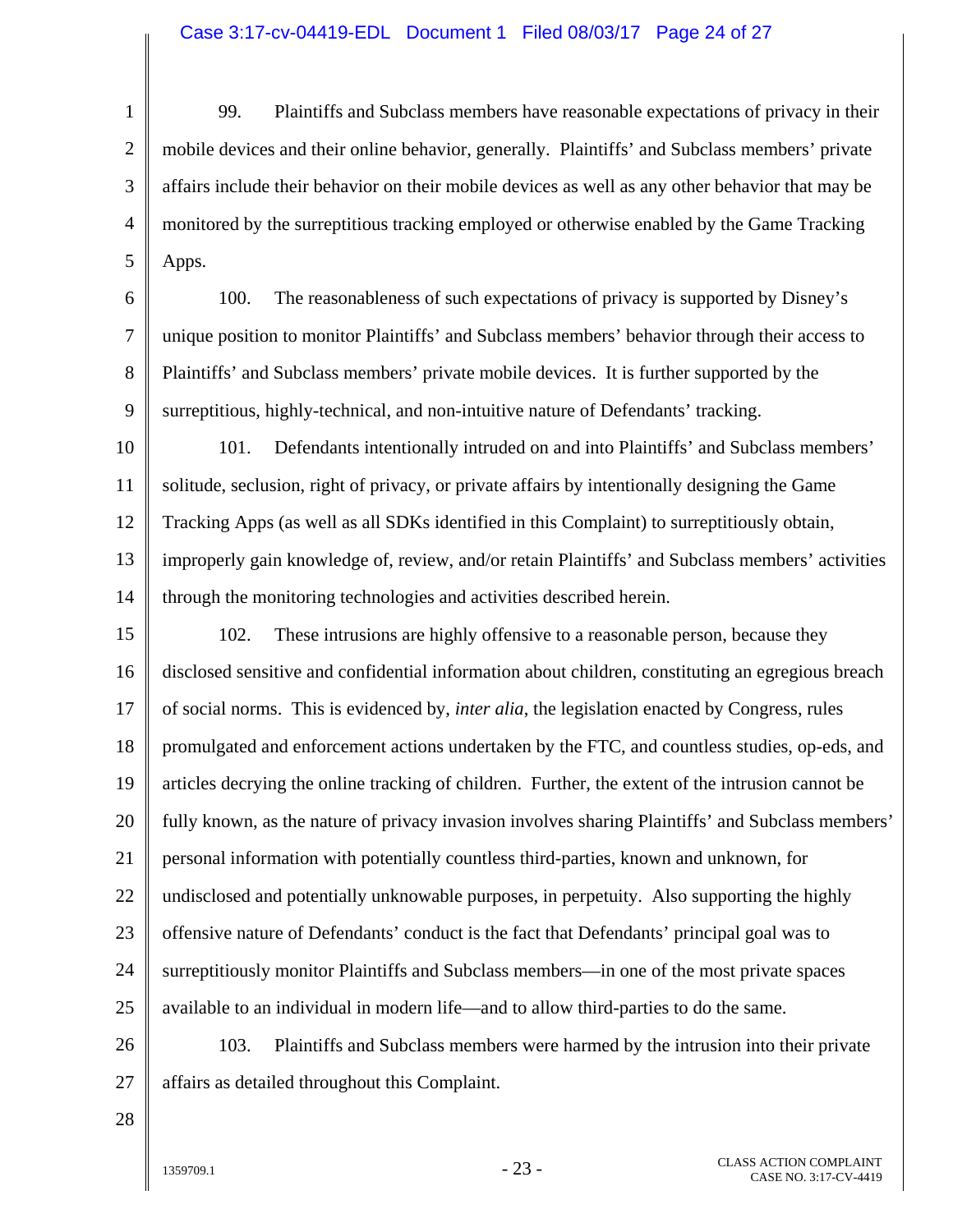| $\mathbf{1}$   | 104.                                                                                                 | Defendants' actions and conduct complained of herein were a substantial factor in    |                                                        |  |  |
|----------------|------------------------------------------------------------------------------------------------------|--------------------------------------------------------------------------------------|--------------------------------------------------------|--|--|
| $\overline{2}$ | causing the harm suffered by Plaintiffs and Subclass members.                                        |                                                                                      |                                                        |  |  |
| $\mathfrak{Z}$ | As a result of Defendants' actions, Plaintiffs and Subclass members seek<br>105.                     |                                                                                      |                                                        |  |  |
| 4              | injunctive relief, in the form of Defendants' cessation of tracking practices in violation of        |                                                                                      |                                                        |  |  |
| 5              | COPPA, and destruction of all personal data obtained in violation of COPPA.                          |                                                                                      |                                                        |  |  |
| 6              | 106.                                                                                                 | As a result of Defendants' actions, Plaintiffs and Subclass members seek nominal     |                                                        |  |  |
| 7              | and punitive damages in an amount to be determined at trial. Plaintiffs and Class members seek       |                                                                                      |                                                        |  |  |
| 8              | punitive damages because Defendants' actions – which were malicious, oppressive, willful –           |                                                                                      |                                                        |  |  |
| 9              | were calculated to injure Plaintiffs and made in conscious disregard of Plaintiffs' rights. Punitive |                                                                                      |                                                        |  |  |
| 10             | damages are warranted to deter Defendants from engaging in future misconduct.                        |                                                                                      |                                                        |  |  |
| 11             |                                                                                                      | VIII. PRAYER FOR RELIEF                                                              |                                                        |  |  |
| 12             |                                                                                                      | WHEREFORE, Plaintiffs, individually and on behalf of all others similarly situated,  |                                                        |  |  |
| 13             | respectfully request that this Court:                                                                |                                                                                      |                                                        |  |  |
| 14             | a)                                                                                                   | Certify this case as a class action, appoint Plaintiff Rushing as Class and Subclass |                                                        |  |  |
| 15             |                                                                                                      | representative, and appoint Plaintiffs' counsel to represent the Class and Subclass; |                                                        |  |  |
| 16             | b)                                                                                                   | Find that Defendants' actions, as described herein, constitute: (i) breaches of the  |                                                        |  |  |
| 17             |                                                                                                      | common law claim of intrusion upon seclusion in the states of Alabama, Alaska,       |                                                        |  |  |
| 18             |                                                                                                      | Arizona, Arkansas, California, Colorado, Connecticut, Delaware, Georgia, Hawaii,     |                                                        |  |  |
| 19             |                                                                                                      | Idaho, Illinois, Iowa, Kansas, Kentucky, Louisiana, Maine, Maryland, Minnesota,      |                                                        |  |  |
| 20             |                                                                                                      | Missouri, Nevada, New Hampshire, New Jersey, New Mexico, North Carolina,             |                                                        |  |  |
| 21             |                                                                                                      | Ohio, Oklahoma, Oregon, Pennsylvania, South Dakota, Texas, Utah, Vermont,            |                                                        |  |  |
| 22             |                                                                                                      | Washington, and West Virginia and (2) a violation of the right to privacy under      |                                                        |  |  |
| 23             |                                                                                                      | California Constitution, Article I, Section 1;                                       |                                                        |  |  |
| 24             | $\mathbf{c})$                                                                                        | Enter a declaratory judgment that Defendants' actions of collecting, using, or       |                                                        |  |  |
| 25             |                                                                                                      | disclosing personal information of child users without first obtaining verifiable    |                                                        |  |  |
| 26             |                                                                                                      | parental consent violates COPPA;                                                     |                                                        |  |  |
| 27             | $\mathbf{d}$                                                                                         | Enter an order permanently enjoining Defendants from collecting, using, or           |                                                        |  |  |
| 28             |                                                                                                      | disclosing personal information of child users without first obtaining verifiable    |                                                        |  |  |
|                | 1359709.1                                                                                            | $-24-$                                                                               | <b>CLASS ACTION COMPLAINT</b><br>CASE NO. 3:17-CV-4419 |  |  |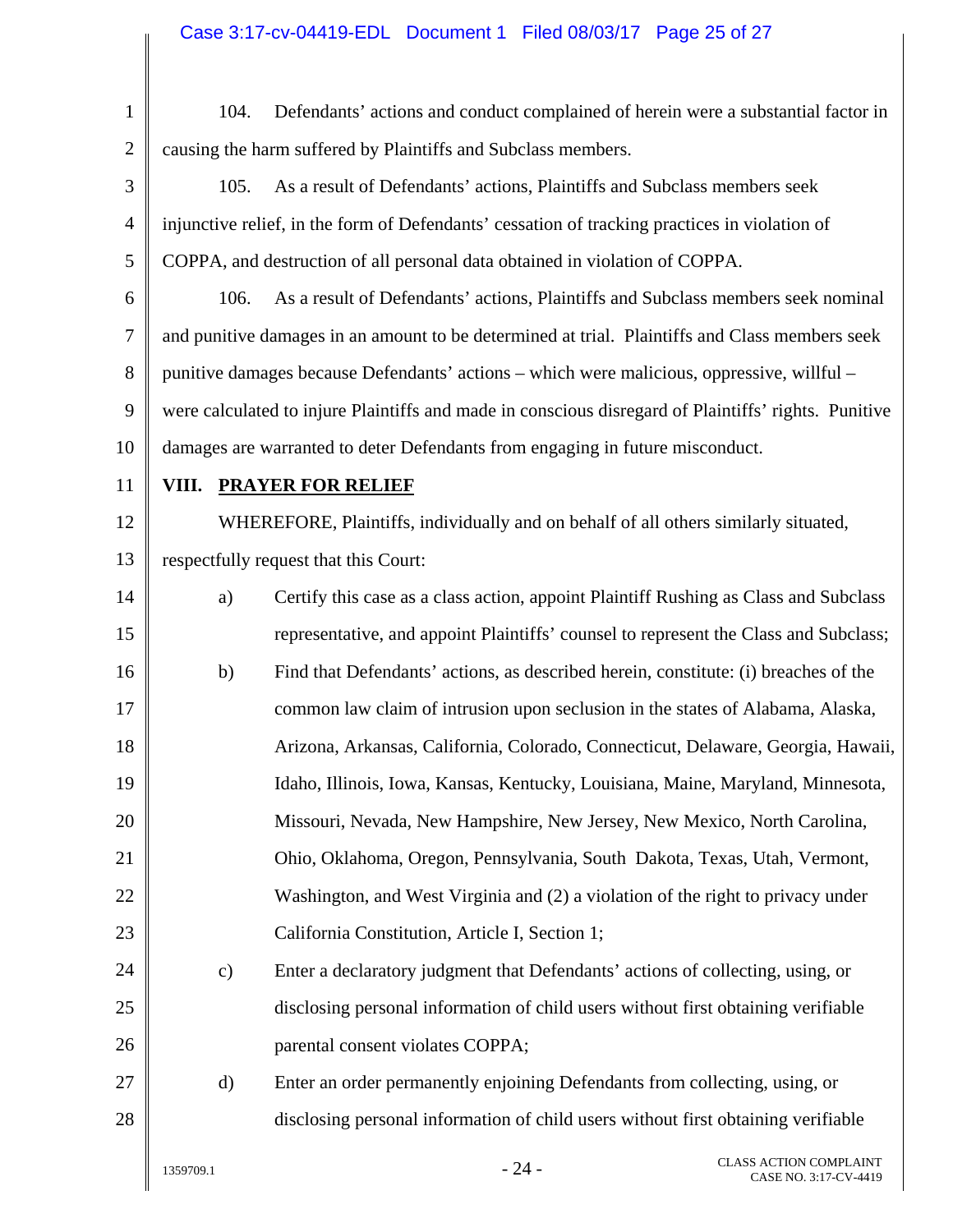|                | Case 3:17-cv-04419-EDL Document 1 Filed 08/03/17 Page 26 of 27 |                                                                                  |                                                                                |                                                        |  |  |
|----------------|----------------------------------------------------------------|----------------------------------------------------------------------------------|--------------------------------------------------------------------------------|--------------------------------------------------------|--|--|
|                |                                                                |                                                                                  |                                                                                |                                                        |  |  |
| $\mathbf{1}$   |                                                                | parental consent;                                                                |                                                                                |                                                        |  |  |
| $\overline{2}$ | e)                                                             | Award Plaintiffs and Class and Subclass members appropriate relief, including    |                                                                                |                                                        |  |  |
| 3              |                                                                | actual and statutory damages and punitive damages, in an amount to be determined |                                                                                |                                                        |  |  |
| 4              |                                                                | at trial;                                                                        |                                                                                |                                                        |  |  |
| 5              | f)                                                             | Award equitable, injunctive, and declaratory relief as may be appropriate;       |                                                                                |                                                        |  |  |
| 6              | g)                                                             | Award all costs, including experts' fees, attorneys' fees, and the costs of      |                                                                                |                                                        |  |  |
| 7              |                                                                | prosecuting this action; and                                                     |                                                                                |                                                        |  |  |
| 8              | h)                                                             |                                                                                  | Grant such other legal and equitable relief as the Court may deem appropriate. |                                                        |  |  |
| 9              | Dated: August 3, 2017                                          |                                                                                  | Respectfully Submitted,                                                        |                                                        |  |  |
| 10             |                                                                |                                                                                  | /s/ Michael W. Sobol                                                           |                                                        |  |  |
| 11             |                                                                |                                                                                  | Michael W. Sobol (State Bar No. 194857)                                        |                                                        |  |  |
| 12             |                                                                |                                                                                  | msobol@lchb.com<br>LIEFF CABRASER HEIMANN & BERNSTEIN, LLP                     |                                                        |  |  |
| 13             |                                                                |                                                                                  | 275 Battery Street, 29th Floor<br>San Francisco, CA 94111-3339                 |                                                        |  |  |
| 14             |                                                                |                                                                                  | Telephone: 415.956.1000<br>Facsimile: 415.956.1008                             |                                                        |  |  |
| 15             |                                                                |                                                                                  | Nicholas Diamand<br>ndiamand@lchb.com                                          |                                                        |  |  |
| 16             |                                                                |                                                                                  | Douglas I. Cuthbertson<br>dcuthbertson@lchb.com                                |                                                        |  |  |
| 17             |                                                                |                                                                                  | Abbye R. Klamann (State Bar No. 311112)<br>aklamann@lchb.com                   |                                                        |  |  |
| 18             |                                                                |                                                                                  | LIEFF CABRASER HEIMANN & BERNSTEIN, LLP<br>250 Hudson Street, 8th Floor        |                                                        |  |  |
| 19             |                                                                |                                                                                  | New York, NY 10013-1413                                                        |                                                        |  |  |
| 20             |                                                                |                                                                                  | Telephone: 212.355.9500<br>Facsimile: 212.355.9592                             |                                                        |  |  |
| 21             |                                                                |                                                                                  | Hank Bates (State Bar No. 167688)                                              |                                                        |  |  |
| 22             |                                                                |                                                                                  | hbates@cbplaw.com<br><b>Allen Carney</b><br>acarney@cbplaw.com                 |                                                        |  |  |
| 23             |                                                                |                                                                                  | David Slade<br>dslade@cbplaw.com                                               |                                                        |  |  |
| 24             |                                                                |                                                                                  | CARNEY BATES & PULLIAM, PLLC<br>519 W. 7 <sup>th</sup> St.                     |                                                        |  |  |
| 25             |                                                                |                                                                                  | Little Rock, AR 72201<br>Telephone: 501.312.8500                               |                                                        |  |  |
| 26             |                                                                |                                                                                  | Facsimile: 501.312.8505                                                        |                                                        |  |  |
| 27             |                                                                | Attorneys for Plaintiffs and the proposed Class                                  |                                                                                |                                                        |  |  |
| 28             |                                                                |                                                                                  |                                                                                |                                                        |  |  |
|                | 1359709.1                                                      |                                                                                  | $-25-$                                                                         | <b>CLASS ACTION COMPLAINT</b><br>CASE NO. 3:17-CV-4419 |  |  |